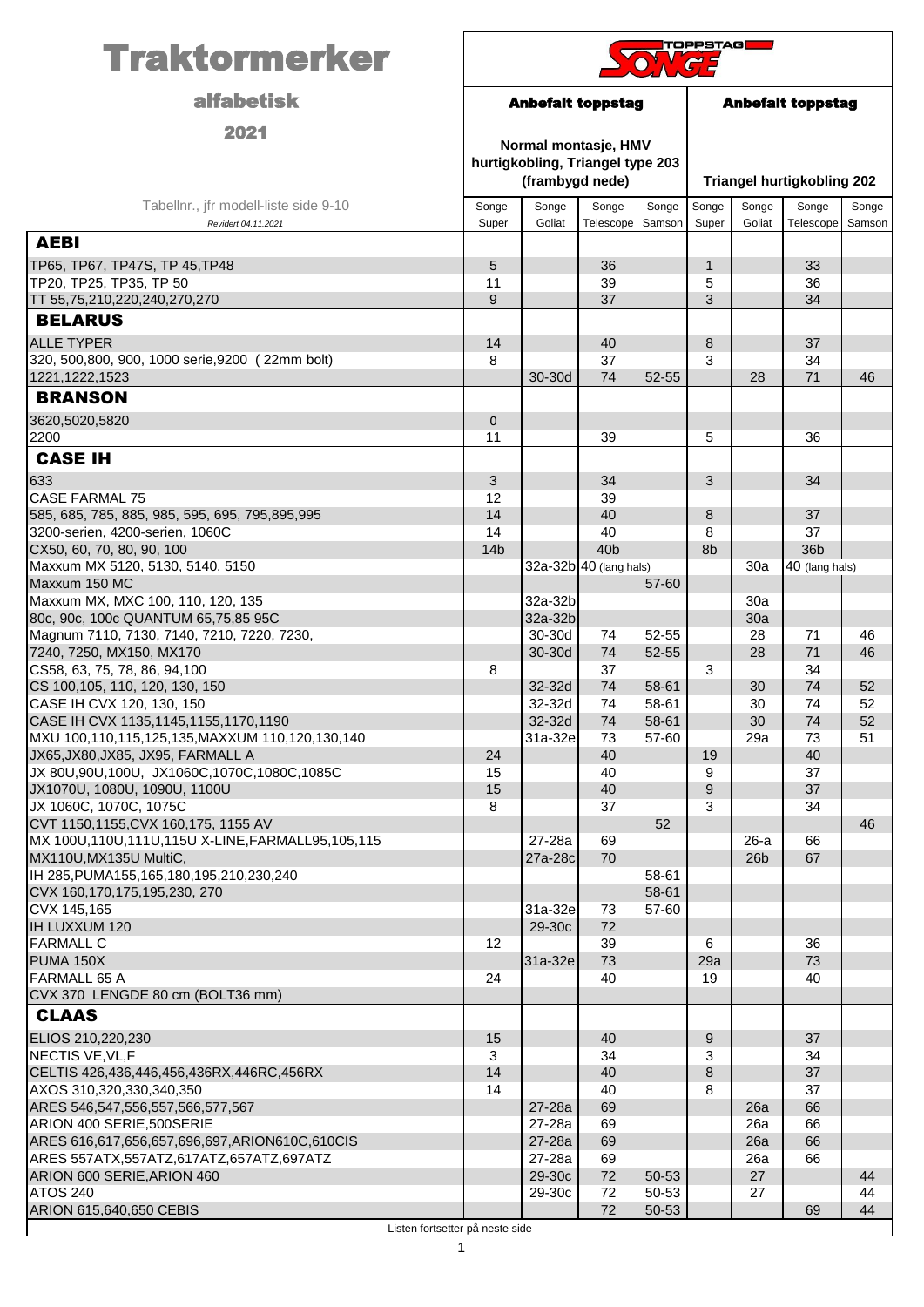| <b>Traktormerker</b>                                                                                                      | <b>TOPPSTAG</b><br>$\sqrt{G}$                        |                                                                             |                    |                 |                |                                   |                    |                 |
|---------------------------------------------------------------------------------------------------------------------------|------------------------------------------------------|-----------------------------------------------------------------------------|--------------------|-----------------|----------------|-----------------------------------|--------------------|-----------------|
| <b>alfabetisk</b>                                                                                                         | <b>Anbefalt toppstag</b><br><b>Anbefalt toppstag</b> |                                                                             |                    |                 |                |                                   |                    |                 |
| 2021                                                                                                                      |                                                      | Normal montasje, HMV<br>hurtigkobling, Triangel type 203<br>(frambygd nede) |                    |                 |                | <b>Triangel hurtigkobling 202</b> |                    |                 |
| Tabellnr., jfr modell-liste side 9-10                                                                                     | Songe<br>Super                                       | Songe<br>Goliat                                                             | Songe<br>Telescope | Songe<br>Samson | Songe<br>Super | Songe<br>Goliat                   | Songe<br>Telescope | Songe<br>Samson |
| <b>CLAAS</b> fortsatt fra forrige side.                                                                                   |                                                      |                                                                             |                    |                 |                |                                   |                    |                 |
| ARES 816,820,826,836                                                                                                      |                                                      |                                                                             |                    | 46-49           |                |                                   |                    |                 |
| <b>ATLES 926,936</b>                                                                                                      |                                                      |                                                                             |                    | 52-55           |                |                                   |                    |                 |
| XERION 3300,3800,4500,5000<br>AXION 550, 660                                                                              |                                                      |                                                                             |                    | 58-61<br>52-55  |                |                                   |                    |                 |
| AXION 810,820,830,840,850,950 XERION 4000 (730-3) ODIN                                                                    |                                                      |                                                                             |                    |                 |                |                                   |                    |                 |
| 920-950 (SONGE SAMSON 630-3 M/LANG HALS)                                                                                  |                                                      |                                                                             |                    |                 |                |                                   |                    |                 |
| <b>DAVID BROWN</b>                                                                                                        |                                                      |                                                                             |                    |                 |                |                                   |                    |                 |
| 885, 1190 1194, 1290, 1294, 1390                                                                                          | 1                                                    |                                                                             | 33                 |                 | $\mathbf{1}$   |                                   | 33                 |                 |
| 1394, 1490, 1494,                                                                                                         | 1                                                    |                                                                             | 33                 |                 | 1              |                                   | 33                 |                 |
| 1590, 1594, 1690, 1694                                                                                                    | 3                                                    |                                                                             | 34                 |                 | 3              |                                   | 34                 |                 |
| <b>DEUTZ</b>                                                                                                              |                                                      |                                                                             |                    |                 |                |                                   |                    |                 |
| 5206, Agrocompact 760                                                                                                     | $\overline{2}$                                       |                                                                             | 34                 |                 | $\overline{2}$ |                                   | 34                 |                 |
| DX 3.30, 3.50, 3.60, 4.07, 4.17<br>DX 3.70, 3.90                                                                          | 12<br>14                                             |                                                                             | 39<br>40           |                 | 6<br>8         |                                   | 36<br>37           |                 |
| AGROPLUS 310,320,410,420                                                                                                  | 15                                                   |                                                                             | 40                 |                 | 9              |                                   | 37                 |                 |
| DX 4.70, 85S, 90S                                                                                                         | 19                                                   |                                                                             | 40                 |                 | 14             |                                   | 40                 |                 |
| DC 4.47, 4.51, 4.57, 4.71, 6.05                                                                                           | 15                                                   |                                                                             | 40                 |                 | 9              |                                   | 37                 |                 |
| AGROKID 230DT                                                                                                             | $\mathbf{1}$                                         |                                                                             | 33                 |                 | $\mathbf{1}$   |                                   | 33                 |                 |
| AGROLUX 310<br>AGROPLUS S 420, K430, S315, S320 DEUTZ 5120, 5130                                                          | 9                                                    | 27-28a                                                                      | 37<br>69           | 44-47           | 3              | 26a                               | 34<br>66           | 44a             |
| <b>AGROTRON TTV5</b>                                                                                                      |                                                      | 29-30c                                                                      | 72                 | 50-53           |                | 27                                |                    | 44              |
| DX 6.50, 100S, 105S, AGROFARM 100, 410, 420, 430, AGROTRON 5SERIE                                                         |                                                      | 29-30c                                                                      | 72                 | 50-53           |                | 27                                |                    | 44              |
| AGROTRON 4.70-4.95, 601                                                                                                   | 19                                                   |                                                                             | 40                 |                 | 14             |                                   | 40                 |                 |
| AGROTRON 600-645, 100, 106, 120                                                                                           |                                                      | 31-32c                                                                      | 72                 | 56-59           |                | 29                                | 72                 | 50              |
| DX 6,07, 6,08, 6,11, 6,28, 6,31, 6,38, 6.61, 6.71<br>AGROTRON 106, 110,115, 120, 135, 150,200,215, 260,265                |                                                      | 32-32d                                                                      | 74                 | 58-61           |                | 28                                | 74                 | 52              |
| AGROTRON 108S,118S,128S,130S,140S,155S,165S,M600,610,620                                                                  |                                                      | 32-32d                                                                      | 74                 | 58-61           |                | 28                                | 74                 | 52              |
| AGROTRON 108tt, 118tt, 120tt, 128tt, 130tt, 140tt, 150tt 155tt, 165tt                                                     |                                                      | 32-32d                                                                      | 74                 | 58-61           |                | 28                                | 74                 | 52              |
| AGROTRON 1130 DEUTZ 6130,6150C,-Chaft, 6160, 6175TTV                                                                      |                                                      | 30                                                                          | 74                 | 52-55           |                | 28                                | 71                 | 46              |
| AGROFARM TTV, PROFILINE, DE-LUXE                                                                                          |                                                      | 27-28a                                                                      | 69                 | 44-47           |                | 26a                               | 66                 | 44a             |
| AGROTRON K SERIE, M SERIE, TTV410-430, TTV1145, TTV1160t<br>WARRIOR 7250                                                  |                                                      | 32-32d<br>32-32d                                                            | 74<br>74           | 58-61<br>58-61  |                | 28<br>28                          | 71<br>71           |                 |
| AGROTRON M 410,420,600,610,615,6160,6170,6190                                                                             |                                                      | 32-32d                                                                      | 74                 | 58-61           |                | 28                                | 71                 |                 |
| AGROTRON 215tt, 265tt, M650PL, X710, X720, 9340TTV                                                                        |                                                      |                                                                             |                    | 58-61           |                |                                   |                    | 52              |
| TTV610-630, 6130, M620-650, 720, LSERIE, XSERIE, 7250, 9340, 11440                                                        |                                                      |                                                                             | 74                 | 52-55           |                |                                   | 71                 | 46              |
| <b>AGROTRON 310</b><br>AGROTRON 5100,5100G,5120,5130                                                                      | 3                                                    | 27-28a                                                                      | 34<br>69           | 44-47           | 3              | 26a                               | 34<br>66           | 44              |
| AGROTRON 6210, 6180TTV                                                                                                    |                                                      | 28-28b                                                                      | 71                 | 46              |                | 26                                | 68                 | 44b             |
| <b>FENDT</b>                                                                                                              |                                                      |                                                                             |                    |                 |                |                                   |                    |                 |
| VARIO 207,208                                                                                                             | $\bf 8$                                              |                                                                             | 37                 |                 | 3              |                                   | 34                 |                 |
| VARIO 209,210,211                                                                                                         |                                                      | 26a                                                                         | 66                 |                 | 26a            |                                   | 63                 |                 |
| 304, 305, 306, 307, 307CA, 308, 308CA, 309 *                                                                              | 14                                                   |                                                                             | 40                 |                 | 8              |                                   | 37                 |                 |
| 309CA, 365 GTA, 370 GTA, 380 GTA *                                                                                        | 14                                                   |                                                                             | 40                 |                 | 8              |                                   | 37                 |                 |
| 206S, 207S, 208S, 209S, 307CI, 308CI, 309CI, VARIO 207, 208<br>280                                                        | 14<br>11                                             |                                                                             | 40<br>39           |                 | 8<br>5         |                                   | 37<br>36           |                 |
| 390 GTA, 395 GTA, VARIO 209, 210, 211, 309, 310, 311, 312, 313                                                            |                                                      | 27-28a                                                                      | 69                 | 44-47           |                | 26a                               | 66                 | 44a             |
| Favorit 509c - 512c, 514c                                                                                                 |                                                      | 30-30d                                                                      | 74                 | 52-55           |                | 28                                | 71                 | 46              |
| FARMER 409, 410, 411, 412, 413, 414, 415                                                                                  |                                                      | 30-30d                                                                      | 74                 | 52-55           |                | 28                                | 71                 | 46              |
| 310LSA, 311LSA, 312LSA,                                                                                                   |                                                      | 32-32d                                                                      | 74                 | 58-61           |                | 30                                | 74                 | 52              |
| FAVORIT 816,818,822,824<br>XYLON 520, 522, 524, VARIO 711, 712, 714, 716                                                  |                                                      | 32-32d<br>32-32d                                                            | 74<br>74           | 58-61<br>58-61  |                | 30<br>30                          | 74<br>74           | 52<br>52        |
| VARIO 815,817,818,820,916, 920, 924, 926,927,936                                                                          |                                                      | 32-32d                                                                      | 74                 | 58-61           |                | 30                                | 74                 | 52              |
| 207,307Ci, VARIO 309,312                                                                                                  | 19                                                   |                                                                             | 40                 |                 | 14             |                                   | 40                 |                 |
| VARIO 411,412,413,414,415, 516                                                                                            |                                                      | 30-30d                                                                      | 74                 | 52-55           |                | 28-28b                            | 71                 | 46              |
| Sjekk toppstagbolt. En del av modellene før 1995 har dim. 22 mm. Hylse må da benyttes.<br>Listen fortsetter på neste side |                                                      |                                                                             |                    |                 |                |                                   |                    |                 |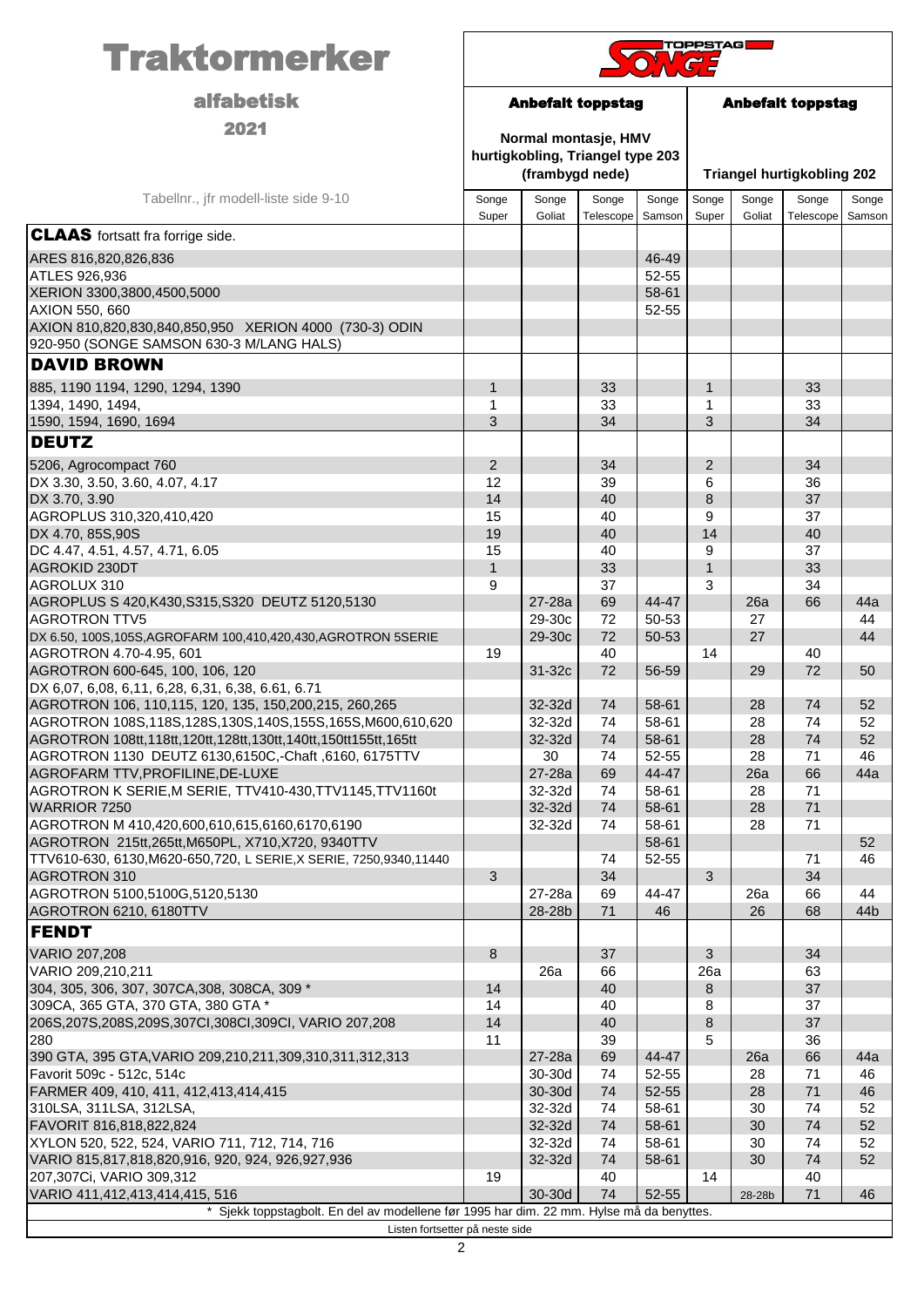| <b>alfabetisk</b><br><b>Anbefalt toppstag</b><br><b>Anbefalt toppstag</b><br>2021<br>Normal montasje, HMV<br>hurtigkobling, Triangel type 203<br>(frambygd nede)<br><b>Triangel hurtigkobling 202</b><br>Tabellnr., jfr modell-liste side 9-10<br>Songe<br>Songe<br>Songe<br>Songe<br>Songe<br>Songe<br>Songe<br>Songe<br>Goliat<br>Super<br>Goliat<br>Telescope<br>Samson<br>Super<br>Telescope<br>Samson<br>58-61<br>52<br>(Songe Odin 730 kat4<br>76<br>77<br>66-SERIEN<br>37<br>8<br>37<br>8<br>450, R450<br>11<br>39<br>5<br>36<br>15<br>40<br>20<br>40<br>20<br>40<br>15<br>40<br>480DT, 540, 640<br>23<br>39<br>18<br>39<br>TN55, 65, 75<br>31-32c<br>72<br>56-59<br>29<br>72<br>50<br>72<br>90.90, 100.90, 110.90<br>31-32c<br>56-59<br>29<br>72<br>50<br>1180DT, 1280 DT<br>31-32c<br>72<br>56-59<br>29<br>72<br>50<br>26a<br>66<br>27-28a<br>69<br>44-47<br>44a<br>72.94, 82.94, 88.94<br>40<br>37<br>15<br>9<br>L60, L65, L75, L85, L95, TL70, TL80, TL90<br>9<br>15<br>40<br>37<br>F100, F110, F115, F120, F130, F140<br>50-53<br>29-30c<br>72<br>27<br>69<br>44<br>73<br>M100, M115, M135, M160<br>29a-30e<br>51-54<br>27a<br>70<br>45<br>30-30d<br>52-55<br>G170, G190, G210, G240, G241<br>28<br>46<br><b>FORD</b><br>20-Serien<br>$\mathbf{1}$<br>$\mathbf{1}$<br>33<br>33<br>14<br>8<br>37<br>40<br>40<br>20<br>40<br>15<br>40-serie 1996 >><br>41<br>37a<br>20a<br>15a<br>3830<br>5<br>33<br>36<br>1<br>37<br>Andre + 4635, 4835, 5635, 6635, 7635<br>15<br>40<br>9<br>9<br>37<br>TL70, TL80, TL90<br>15<br>40<br>8160, 8260, 8340, 8360, 8560<br>73<br>51-54<br>70<br>29a-30e<br>45<br>27a<br>27-28a<br>69<br>66<br>44-47<br>$27\,$<br>44<br>30-30d<br>52-55<br>74<br>28<br>71<br>46<br>7840, 8240, 8340<br>29-30c<br>72<br>50-53<br>27<br>69<br>44<br>7840, 8240, 8340<br>29a-30e<br>73<br>51-54<br>27a<br>70<br>45<br>1996 ><br>HÜRLIMANN<br>PRINCE 325, 435, 445, 35, 45, 55<br>$\mathbf{1}$<br>33<br>$\mathbf{1}$<br>33<br>H-362, H-372, XA606, XA607<br>3<br>34<br>3<br>34<br>XA655, 656, 657, 658<br>$\sqrt{3}$<br>3<br>34<br>34<br>H-468, H-478, H-488, X.F/S/V 80,90, XA60, 80, 90<br>15<br>40<br>9<br>37<br>69<br>44-47<br>66<br>27-28a<br>26a<br>44-47<br>27-28a<br>69<br>26a<br>66<br>XT911, XT9913<br>44-47<br>66<br>27-28a<br>69<br>26a<br>XB MAX 85,100,110<br>29-30c<br>50-53<br>72<br>27<br>69<br>44<br>74<br>58-61<br>XM 100,110,115120,,125, XL130,135,155<br>32-32d<br>28<br>71<br>XL 140,160,175,185<br>74<br>52-55<br>71<br>46<br>74<br>71<br>30-30d<br>52-55<br>28<br>46<br>5<br>36<br>33<br>1<br>$5\,$<br>$\mathbf{1}$<br>33<br>36<br>569<br>14<br>40<br>8<br>37<br>577<br>24<br>40<br>19<br>40<br><b>INTERNATIONAL</b><br>384, 444, 454, 475, 484, 485, 523, 624<br>14<br>8<br>37<br>40<br>577, 584, 585, 684, 685, 745XL<br>19<br>40<br>14<br>40<br>844XL, 955XL, 956XL, 1055XL, 1056XL<br>14<br>40<br>19<br>40<br>16<br>41<br>38<br>10 | <b>Traktormerker</b>                                                                             | <b>TOPPSTAG</b> |  |  |  |  |  |  |  |
|-------------------------------------------------------------------------------------------------------------------------------------------------------------------------------------------------------------------------------------------------------------------------------------------------------------------------------------------------------------------------------------------------------------------------------------------------------------------------------------------------------------------------------------------------------------------------------------------------------------------------------------------------------------------------------------------------------------------------------------------------------------------------------------------------------------------------------------------------------------------------------------------------------------------------------------------------------------------------------------------------------------------------------------------------------------------------------------------------------------------------------------------------------------------------------------------------------------------------------------------------------------------------------------------------------------------------------------------------------------------------------------------------------------------------------------------------------------------------------------------------------------------------------------------------------------------------------------------------------------------------------------------------------------------------------------------------------------------------------------------------------------------------------------------------------------------------------------------------------------------------------------------------------------------------------------------------------------------------------------------------------------------------------------------------------------------------------------------------------------------------------------------------------------------------------------------------------------------------------------------------------------------------------------------------------------------------------------------------------------------------------------------------------------------------------------------------------------------------------------------------------------------------------------------------------------------------------------------------------------------------------------------------------------------------------------------------------------------------------------------------------------------------------------------------------------------------------------------------------------------------------------|--------------------------------------------------------------------------------------------------|-----------------|--|--|--|--|--|--|--|
|                                                                                                                                                                                                                                                                                                                                                                                                                                                                                                                                                                                                                                                                                                                                                                                                                                                                                                                                                                                                                                                                                                                                                                                                                                                                                                                                                                                                                                                                                                                                                                                                                                                                                                                                                                                                                                                                                                                                                                                                                                                                                                                                                                                                                                                                                                                                                                                                                                                                                                                                                                                                                                                                                                                                                                                                                                                                                     |                                                                                                  |                 |  |  |  |  |  |  |  |
|                                                                                                                                                                                                                                                                                                                                                                                                                                                                                                                                                                                                                                                                                                                                                                                                                                                                                                                                                                                                                                                                                                                                                                                                                                                                                                                                                                                                                                                                                                                                                                                                                                                                                                                                                                                                                                                                                                                                                                                                                                                                                                                                                                                                                                                                                                                                                                                                                                                                                                                                                                                                                                                                                                                                                                                                                                                                                     |                                                                                                  |                 |  |  |  |  |  |  |  |
|                                                                                                                                                                                                                                                                                                                                                                                                                                                                                                                                                                                                                                                                                                                                                                                                                                                                                                                                                                                                                                                                                                                                                                                                                                                                                                                                                                                                                                                                                                                                                                                                                                                                                                                                                                                                                                                                                                                                                                                                                                                                                                                                                                                                                                                                                                                                                                                                                                                                                                                                                                                                                                                                                                                                                                                                                                                                                     |                                                                                                  |                 |  |  |  |  |  |  |  |
|                                                                                                                                                                                                                                                                                                                                                                                                                                                                                                                                                                                                                                                                                                                                                                                                                                                                                                                                                                                                                                                                                                                                                                                                                                                                                                                                                                                                                                                                                                                                                                                                                                                                                                                                                                                                                                                                                                                                                                                                                                                                                                                                                                                                                                                                                                                                                                                                                                                                                                                                                                                                                                                                                                                                                                                                                                                                                     | <b>FENDT</b> fortsatt fra forrige side.<br>VARIO 716,718,720,722,724,822,824,826,828,930,933,936 |                 |  |  |  |  |  |  |  |
|                                                                                                                                                                                                                                                                                                                                                                                                                                                                                                                                                                                                                                                                                                                                                                                                                                                                                                                                                                                                                                                                                                                                                                                                                                                                                                                                                                                                                                                                                                                                                                                                                                                                                                                                                                                                                                                                                                                                                                                                                                                                                                                                                                                                                                                                                                                                                                                                                                                                                                                                                                                                                                                                                                                                                                                                                                                                                     | <b>FIAT</b>                                                                                      |                 |  |  |  |  |  |  |  |
|                                                                                                                                                                                                                                                                                                                                                                                                                                                                                                                                                                                                                                                                                                                                                                                                                                                                                                                                                                                                                                                                                                                                                                                                                                                                                                                                                                                                                                                                                                                                                                                                                                                                                                                                                                                                                                                                                                                                                                                                                                                                                                                                                                                                                                                                                                                                                                                                                                                                                                                                                                                                                                                                                                                                                                                                                                                                                     |                                                                                                  |                 |  |  |  |  |  |  |  |
|                                                                                                                                                                                                                                                                                                                                                                                                                                                                                                                                                                                                                                                                                                                                                                                                                                                                                                                                                                                                                                                                                                                                                                                                                                                                                                                                                                                                                                                                                                                                                                                                                                                                                                                                                                                                                                                                                                                                                                                                                                                                                                                                                                                                                                                                                                                                                                                                                                                                                                                                                                                                                                                                                                                                                                                                                                                                                     | 780DT, 880DT, 500, 580, 680                                                                      |                 |  |  |  |  |  |  |  |
|                                                                                                                                                                                                                                                                                                                                                                                                                                                                                                                                                                                                                                                                                                                                                                                                                                                                                                                                                                                                                                                                                                                                                                                                                                                                                                                                                                                                                                                                                                                                                                                                                                                                                                                                                                                                                                                                                                                                                                                                                                                                                                                                                                                                                                                                                                                                                                                                                                                                                                                                                                                                                                                                                                                                                                                                                                                                                     | 55.90, 60.90, 70.90, 80.90                                                                       |                 |  |  |  |  |  |  |  |
|                                                                                                                                                                                                                                                                                                                                                                                                                                                                                                                                                                                                                                                                                                                                                                                                                                                                                                                                                                                                                                                                                                                                                                                                                                                                                                                                                                                                                                                                                                                                                                                                                                                                                                                                                                                                                                                                                                                                                                                                                                                                                                                                                                                                                                                                                                                                                                                                                                                                                                                                                                                                                                                                                                                                                                                                                                                                                     |                                                                                                  |                 |  |  |  |  |  |  |  |
|                                                                                                                                                                                                                                                                                                                                                                                                                                                                                                                                                                                                                                                                                                                                                                                                                                                                                                                                                                                                                                                                                                                                                                                                                                                                                                                                                                                                                                                                                                                                                                                                                                                                                                                                                                                                                                                                                                                                                                                                                                                                                                                                                                                                                                                                                                                                                                                                                                                                                                                                                                                                                                                                                                                                                                                                                                                                                     |                                                                                                  |                 |  |  |  |  |  |  |  |
|                                                                                                                                                                                                                                                                                                                                                                                                                                                                                                                                                                                                                                                                                                                                                                                                                                                                                                                                                                                                                                                                                                                                                                                                                                                                                                                                                                                                                                                                                                                                                                                                                                                                                                                                                                                                                                                                                                                                                                                                                                                                                                                                                                                                                                                                                                                                                                                                                                                                                                                                                                                                                                                                                                                                                                                                                                                                                     |                                                                                                  |                 |  |  |  |  |  |  |  |
|                                                                                                                                                                                                                                                                                                                                                                                                                                                                                                                                                                                                                                                                                                                                                                                                                                                                                                                                                                                                                                                                                                                                                                                                                                                                                                                                                                                                                                                                                                                                                                                                                                                                                                                                                                                                                                                                                                                                                                                                                                                                                                                                                                                                                                                                                                                                                                                                                                                                                                                                                                                                                                                                                                                                                                                                                                                                                     | <b>TL 100</b>                                                                                    |                 |  |  |  |  |  |  |  |
|                                                                                                                                                                                                                                                                                                                                                                                                                                                                                                                                                                                                                                                                                                                                                                                                                                                                                                                                                                                                                                                                                                                                                                                                                                                                                                                                                                                                                                                                                                                                                                                                                                                                                                                                                                                                                                                                                                                                                                                                                                                                                                                                                                                                                                                                                                                                                                                                                                                                                                                                                                                                                                                                                                                                                                                                                                                                                     |                                                                                                  |                 |  |  |  |  |  |  |  |
|                                                                                                                                                                                                                                                                                                                                                                                                                                                                                                                                                                                                                                                                                                                                                                                                                                                                                                                                                                                                                                                                                                                                                                                                                                                                                                                                                                                                                                                                                                                                                                                                                                                                                                                                                                                                                                                                                                                                                                                                                                                                                                                                                                                                                                                                                                                                                                                                                                                                                                                                                                                                                                                                                                                                                                                                                                                                                     |                                                                                                  |                 |  |  |  |  |  |  |  |
|                                                                                                                                                                                                                                                                                                                                                                                                                                                                                                                                                                                                                                                                                                                                                                                                                                                                                                                                                                                                                                                                                                                                                                                                                                                                                                                                                                                                                                                                                                                                                                                                                                                                                                                                                                                                                                                                                                                                                                                                                                                                                                                                                                                                                                                                                                                                                                                                                                                                                                                                                                                                                                                                                                                                                                                                                                                                                     |                                                                                                  |                 |  |  |  |  |  |  |  |
|                                                                                                                                                                                                                                                                                                                                                                                                                                                                                                                                                                                                                                                                                                                                                                                                                                                                                                                                                                                                                                                                                                                                                                                                                                                                                                                                                                                                                                                                                                                                                                                                                                                                                                                                                                                                                                                                                                                                                                                                                                                                                                                                                                                                                                                                                                                                                                                                                                                                                                                                                                                                                                                                                                                                                                                                                                                                                     |                                                                                                  |                 |  |  |  |  |  |  |  |
|                                                                                                                                                                                                                                                                                                                                                                                                                                                                                                                                                                                                                                                                                                                                                                                                                                                                                                                                                                                                                                                                                                                                                                                                                                                                                                                                                                                                                                                                                                                                                                                                                                                                                                                                                                                                                                                                                                                                                                                                                                                                                                                                                                                                                                                                                                                                                                                                                                                                                                                                                                                                                                                                                                                                                                                                                                                                                     |                                                                                                  |                 |  |  |  |  |  |  |  |
|                                                                                                                                                                                                                                                                                                                                                                                                                                                                                                                                                                                                                                                                                                                                                                                                                                                                                                                                                                                                                                                                                                                                                                                                                                                                                                                                                                                                                                                                                                                                                                                                                                                                                                                                                                                                                                                                                                                                                                                                                                                                                                                                                                                                                                                                                                                                                                                                                                                                                                                                                                                                                                                                                                                                                                                                                                                                                     |                                                                                                  |                 |  |  |  |  |  |  |  |
|                                                                                                                                                                                                                                                                                                                                                                                                                                                                                                                                                                                                                                                                                                                                                                                                                                                                                                                                                                                                                                                                                                                                                                                                                                                                                                                                                                                                                                                                                                                                                                                                                                                                                                                                                                                                                                                                                                                                                                                                                                                                                                                                                                                                                                                                                                                                                                                                                                                                                                                                                                                                                                                                                                                                                                                                                                                                                     | 30-serie                                                                                         |                 |  |  |  |  |  |  |  |
|                                                                                                                                                                                                                                                                                                                                                                                                                                                                                                                                                                                                                                                                                                                                                                                                                                                                                                                                                                                                                                                                                                                                                                                                                                                                                                                                                                                                                                                                                                                                                                                                                                                                                                                                                                                                                                                                                                                                                                                                                                                                                                                                                                                                                                                                                                                                                                                                                                                                                                                                                                                                                                                                                                                                                                                                                                                                                     | 40-serie                                                                                         |                 |  |  |  |  |  |  |  |
|                                                                                                                                                                                                                                                                                                                                                                                                                                                                                                                                                                                                                                                                                                                                                                                                                                                                                                                                                                                                                                                                                                                                                                                                                                                                                                                                                                                                                                                                                                                                                                                                                                                                                                                                                                                                                                                                                                                                                                                                                                                                                                                                                                                                                                                                                                                                                                                                                                                                                                                                                                                                                                                                                                                                                                                                                                                                                     |                                                                                                  |                 |  |  |  |  |  |  |  |
|                                                                                                                                                                                                                                                                                                                                                                                                                                                                                                                                                                                                                                                                                                                                                                                                                                                                                                                                                                                                                                                                                                                                                                                                                                                                                                                                                                                                                                                                                                                                                                                                                                                                                                                                                                                                                                                                                                                                                                                                                                                                                                                                                                                                                                                                                                                                                                                                                                                                                                                                                                                                                                                                                                                                                                                                                                                                                     |                                                                                                  |                 |  |  |  |  |  |  |  |
|                                                                                                                                                                                                                                                                                                                                                                                                                                                                                                                                                                                                                                                                                                                                                                                                                                                                                                                                                                                                                                                                                                                                                                                                                                                                                                                                                                                                                                                                                                                                                                                                                                                                                                                                                                                                                                                                                                                                                                                                                                                                                                                                                                                                                                                                                                                                                                                                                                                                                                                                                                                                                                                                                                                                                                                                                                                                                     |                                                                                                  |                 |  |  |  |  |  |  |  |
|                                                                                                                                                                                                                                                                                                                                                                                                                                                                                                                                                                                                                                                                                                                                                                                                                                                                                                                                                                                                                                                                                                                                                                                                                                                                                                                                                                                                                                                                                                                                                                                                                                                                                                                                                                                                                                                                                                                                                                                                                                                                                                                                                                                                                                                                                                                                                                                                                                                                                                                                                                                                                                                                                                                                                                                                                                                                                     |                                                                                                  |                 |  |  |  |  |  |  |  |
|                                                                                                                                                                                                                                                                                                                                                                                                                                                                                                                                                                                                                                                                                                                                                                                                                                                                                                                                                                                                                                                                                                                                                                                                                                                                                                                                                                                                                                                                                                                                                                                                                                                                                                                                                                                                                                                                                                                                                                                                                                                                                                                                                                                                                                                                                                                                                                                                                                                                                                                                                                                                                                                                                                                                                                                                                                                                                     | 8530, 8630, 8730, 8830                                                                           |                 |  |  |  |  |  |  |  |
|                                                                                                                                                                                                                                                                                                                                                                                                                                                                                                                                                                                                                                                                                                                                                                                                                                                                                                                                                                                                                                                                                                                                                                                                                                                                                                                                                                                                                                                                                                                                                                                                                                                                                                                                                                                                                                                                                                                                                                                                                                                                                                                                                                                                                                                                                                                                                                                                                                                                                                                                                                                                                                                                                                                                                                                                                                                                                     | 8670, 8770, 8870, 8970                                                                           |                 |  |  |  |  |  |  |  |
|                                                                                                                                                                                                                                                                                                                                                                                                                                                                                                                                                                                                                                                                                                                                                                                                                                                                                                                                                                                                                                                                                                                                                                                                                                                                                                                                                                                                                                                                                                                                                                                                                                                                                                                                                                                                                                                                                                                                                                                                                                                                                                                                                                                                                                                                                                                                                                                                                                                                                                                                                                                                                                                                                                                                                                                                                                                                                     |                                                                                                  |                 |  |  |  |  |  |  |  |
|                                                                                                                                                                                                                                                                                                                                                                                                                                                                                                                                                                                                                                                                                                                                                                                                                                                                                                                                                                                                                                                                                                                                                                                                                                                                                                                                                                                                                                                                                                                                                                                                                                                                                                                                                                                                                                                                                                                                                                                                                                                                                                                                                                                                                                                                                                                                                                                                                                                                                                                                                                                                                                                                                                                                                                                                                                                                                     |                                                                                                  |                 |  |  |  |  |  |  |  |
|                                                                                                                                                                                                                                                                                                                                                                                                                                                                                                                                                                                                                                                                                                                                                                                                                                                                                                                                                                                                                                                                                                                                                                                                                                                                                                                                                                                                                                                                                                                                                                                                                                                                                                                                                                                                                                                                                                                                                                                                                                                                                                                                                                                                                                                                                                                                                                                                                                                                                                                                                                                                                                                                                                                                                                                                                                                                                     |                                                                                                  |                 |  |  |  |  |  |  |  |
|                                                                                                                                                                                                                                                                                                                                                                                                                                                                                                                                                                                                                                                                                                                                                                                                                                                                                                                                                                                                                                                                                                                                                                                                                                                                                                                                                                                                                                                                                                                                                                                                                                                                                                                                                                                                                                                                                                                                                                                                                                                                                                                                                                                                                                                                                                                                                                                                                                                                                                                                                                                                                                                                                                                                                                                                                                                                                     |                                                                                                  |                 |  |  |  |  |  |  |  |
|                                                                                                                                                                                                                                                                                                                                                                                                                                                                                                                                                                                                                                                                                                                                                                                                                                                                                                                                                                                                                                                                                                                                                                                                                                                                                                                                                                                                                                                                                                                                                                                                                                                                                                                                                                                                                                                                                                                                                                                                                                                                                                                                                                                                                                                                                                                                                                                                                                                                                                                                                                                                                                                                                                                                                                                                                                                                                     |                                                                                                  |                 |  |  |  |  |  |  |  |
|                                                                                                                                                                                                                                                                                                                                                                                                                                                                                                                                                                                                                                                                                                                                                                                                                                                                                                                                                                                                                                                                                                                                                                                                                                                                                                                                                                                                                                                                                                                                                                                                                                                                                                                                                                                                                                                                                                                                                                                                                                                                                                                                                                                                                                                                                                                                                                                                                                                                                                                                                                                                                                                                                                                                                                                                                                                                                     |                                                                                                  |                 |  |  |  |  |  |  |  |
|                                                                                                                                                                                                                                                                                                                                                                                                                                                                                                                                                                                                                                                                                                                                                                                                                                                                                                                                                                                                                                                                                                                                                                                                                                                                                                                                                                                                                                                                                                                                                                                                                                                                                                                                                                                                                                                                                                                                                                                                                                                                                                                                                                                                                                                                                                                                                                                                                                                                                                                                                                                                                                                                                                                                                                                                                                                                                     | XT908, XT909, X.F/S/V 100, XA 100, XB85, 100                                                     |                 |  |  |  |  |  |  |  |
|                                                                                                                                                                                                                                                                                                                                                                                                                                                                                                                                                                                                                                                                                                                                                                                                                                                                                                                                                                                                                                                                                                                                                                                                                                                                                                                                                                                                                                                                                                                                                                                                                                                                                                                                                                                                                                                                                                                                                                                                                                                                                                                                                                                                                                                                                                                                                                                                                                                                                                                                                                                                                                                                                                                                                                                                                                                                                     | H-4105, XT910/4, XT910/6                                                                         |                 |  |  |  |  |  |  |  |
|                                                                                                                                                                                                                                                                                                                                                                                                                                                                                                                                                                                                                                                                                                                                                                                                                                                                                                                                                                                                                                                                                                                                                                                                                                                                                                                                                                                                                                                                                                                                                                                                                                                                                                                                                                                                                                                                                                                                                                                                                                                                                                                                                                                                                                                                                                                                                                                                                                                                                                                                                                                                                                                                                                                                                                                                                                                                                     |                                                                                                  |                 |  |  |  |  |  |  |  |
|                                                                                                                                                                                                                                                                                                                                                                                                                                                                                                                                                                                                                                                                                                                                                                                                                                                                                                                                                                                                                                                                                                                                                                                                                                                                                                                                                                                                                                                                                                                                                                                                                                                                                                                                                                                                                                                                                                                                                                                                                                                                                                                                                                                                                                                                                                                                                                                                                                                                                                                                                                                                                                                                                                                                                                                                                                                                                     |                                                                                                  |                 |  |  |  |  |  |  |  |
|                                                                                                                                                                                                                                                                                                                                                                                                                                                                                                                                                                                                                                                                                                                                                                                                                                                                                                                                                                                                                                                                                                                                                                                                                                                                                                                                                                                                                                                                                                                                                                                                                                                                                                                                                                                                                                                                                                                                                                                                                                                                                                                                                                                                                                                                                                                                                                                                                                                                                                                                                                                                                                                                                                                                                                                                                                                                                     |                                                                                                  |                 |  |  |  |  |  |  |  |
|                                                                                                                                                                                                                                                                                                                                                                                                                                                                                                                                                                                                                                                                                                                                                                                                                                                                                                                                                                                                                                                                                                                                                                                                                                                                                                                                                                                                                                                                                                                                                                                                                                                                                                                                                                                                                                                                                                                                                                                                                                                                                                                                                                                                                                                                                                                                                                                                                                                                                                                                                                                                                                                                                                                                                                                                                                                                                     | SX1500                                                                                           |                 |  |  |  |  |  |  |  |
|                                                                                                                                                                                                                                                                                                                                                                                                                                                                                                                                                                                                                                                                                                                                                                                                                                                                                                                                                                                                                                                                                                                                                                                                                                                                                                                                                                                                                                                                                                                                                                                                                                                                                                                                                                                                                                                                                                                                                                                                                                                                                                                                                                                                                                                                                                                                                                                                                                                                                                                                                                                                                                                                                                                                                                                                                                                                                     | XA76C.XA86B, XB 95                                                                               |                 |  |  |  |  |  |  |  |
|                                                                                                                                                                                                                                                                                                                                                                                                                                                                                                                                                                                                                                                                                                                                                                                                                                                                                                                                                                                                                                                                                                                                                                                                                                                                                                                                                                                                                                                                                                                                                                                                                                                                                                                                                                                                                                                                                                                                                                                                                                                                                                                                                                                                                                                                                                                                                                                                                                                                                                                                                                                                                                                                                                                                                                                                                                                                                     | <b>IMT</b>                                                                                       |                 |  |  |  |  |  |  |  |
|                                                                                                                                                                                                                                                                                                                                                                                                                                                                                                                                                                                                                                                                                                                                                                                                                                                                                                                                                                                                                                                                                                                                                                                                                                                                                                                                                                                                                                                                                                                                                                                                                                                                                                                                                                                                                                                                                                                                                                                                                                                                                                                                                                                                                                                                                                                                                                                                                                                                                                                                                                                                                                                                                                                                                                                                                                                                                     | 530, 549                                                                                         |                 |  |  |  |  |  |  |  |
|                                                                                                                                                                                                                                                                                                                                                                                                                                                                                                                                                                                                                                                                                                                                                                                                                                                                                                                                                                                                                                                                                                                                                                                                                                                                                                                                                                                                                                                                                                                                                                                                                                                                                                                                                                                                                                                                                                                                                                                                                                                                                                                                                                                                                                                                                                                                                                                                                                                                                                                                                                                                                                                                                                                                                                                                                                                                                     |                                                                                                  |                 |  |  |  |  |  |  |  |
|                                                                                                                                                                                                                                                                                                                                                                                                                                                                                                                                                                                                                                                                                                                                                                                                                                                                                                                                                                                                                                                                                                                                                                                                                                                                                                                                                                                                                                                                                                                                                                                                                                                                                                                                                                                                                                                                                                                                                                                                                                                                                                                                                                                                                                                                                                                                                                                                                                                                                                                                                                                                                                                                                                                                                                                                                                                                                     |                                                                                                  |                 |  |  |  |  |  |  |  |
|                                                                                                                                                                                                                                                                                                                                                                                                                                                                                                                                                                                                                                                                                                                                                                                                                                                                                                                                                                                                                                                                                                                                                                                                                                                                                                                                                                                                                                                                                                                                                                                                                                                                                                                                                                                                                                                                                                                                                                                                                                                                                                                                                                                                                                                                                                                                                                                                                                                                                                                                                                                                                                                                                                                                                                                                                                                                                     |                                                                                                  |                 |  |  |  |  |  |  |  |
|                                                                                                                                                                                                                                                                                                                                                                                                                                                                                                                                                                                                                                                                                                                                                                                                                                                                                                                                                                                                                                                                                                                                                                                                                                                                                                                                                                                                                                                                                                                                                                                                                                                                                                                                                                                                                                                                                                                                                                                                                                                                                                                                                                                                                                                                                                                                                                                                                                                                                                                                                                                                                                                                                                                                                                                                                                                                                     |                                                                                                  |                 |  |  |  |  |  |  |  |
|                                                                                                                                                                                                                                                                                                                                                                                                                                                                                                                                                                                                                                                                                                                                                                                                                                                                                                                                                                                                                                                                                                                                                                                                                                                                                                                                                                                                                                                                                                                                                                                                                                                                                                                                                                                                                                                                                                                                                                                                                                                                                                                                                                                                                                                                                                                                                                                                                                                                                                                                                                                                                                                                                                                                                                                                                                                                                     |                                                                                                  |                 |  |  |  |  |  |  |  |
|                                                                                                                                                                                                                                                                                                                                                                                                                                                                                                                                                                                                                                                                                                                                                                                                                                                                                                                                                                                                                                                                                                                                                                                                                                                                                                                                                                                                                                                                                                                                                                                                                                                                                                                                                                                                                                                                                                                                                                                                                                                                                                                                                                                                                                                                                                                                                                                                                                                                                                                                                                                                                                                                                                                                                                                                                                                                                     | 7120                                                                                             |                 |  |  |  |  |  |  |  |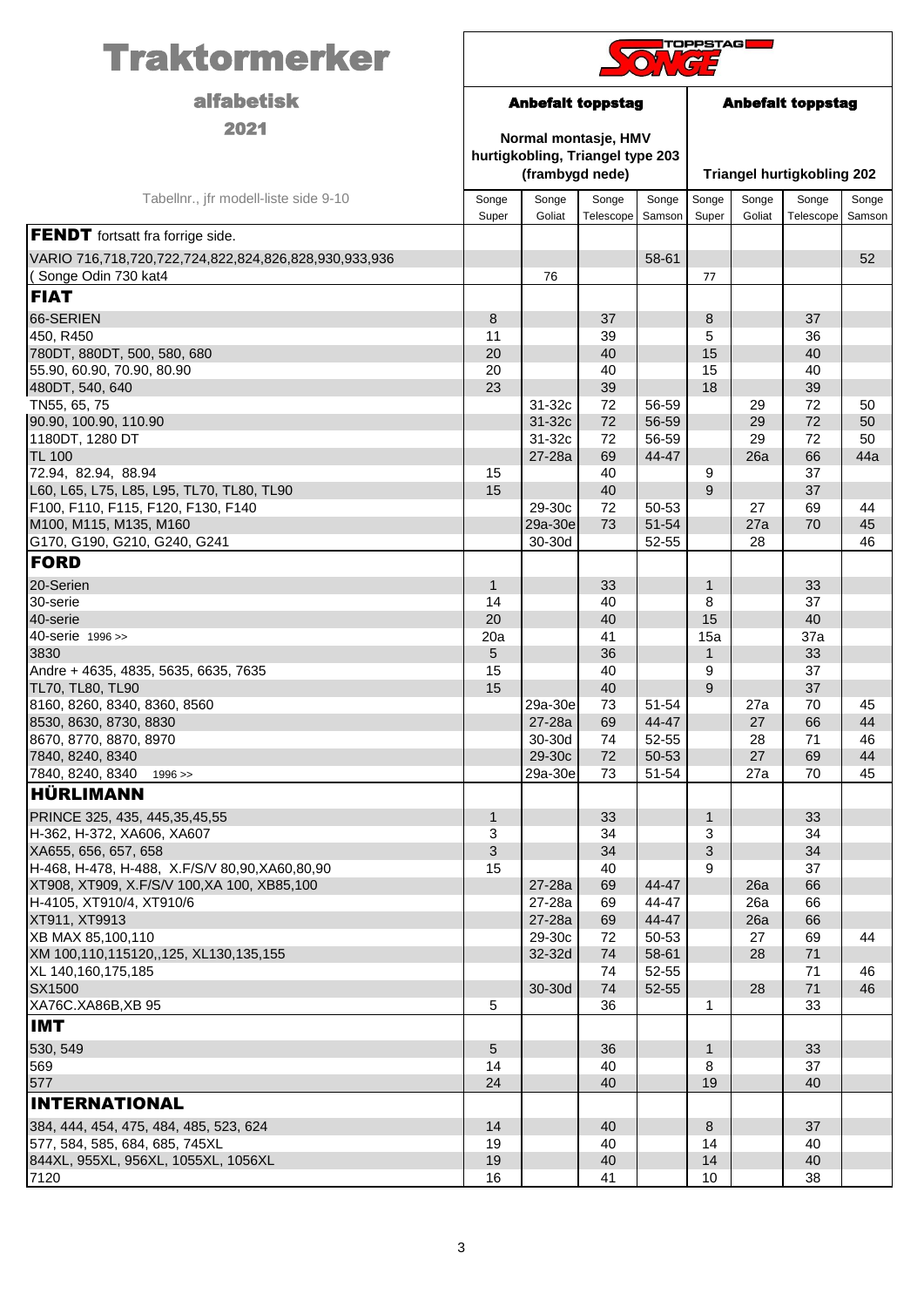| <b>Traktormerker</b>                                                                                   | <b>TOPPSTAG</b>          |                                                                             |                    |                   |                          |                 |                                   |                 |
|--------------------------------------------------------------------------------------------------------|--------------------------|-----------------------------------------------------------------------------|--------------------|-------------------|--------------------------|-----------------|-----------------------------------|-----------------|
| <b>alfabetisk</b>                                                                                      | <b>Anbefalt toppstag</b> |                                                                             |                    |                   | <b>Anbefalt toppstag</b> |                 |                                   |                 |
| 2021                                                                                                   |                          | Normal montasje, HMV<br>hurtigkobling, Triangel type 203<br>(frambygd nede) |                    |                   |                          |                 | <b>Triangel hurtigkobling 202</b> |                 |
| Tabellnr., jfr modell-liste side 9-10                                                                  | Songe<br>Super           | Songe<br>Goliat                                                             | Songe<br>Telescope | Songe<br>Samson   | Songe<br>Super           | Songe<br>Goliat | Songe<br>Telescope                | Songe<br>Samson |
| <b>ISEKI</b>                                                                                           |                          |                                                                             |                    |                   |                          |                 |                                   |                 |
| 2140, 4140, 4340, 5390, 5470, 5475, TXG23,<br>TF 321,325,330, TK 538,546,4365,6490<br>TJA8090,8100     | 1<br>3                   |                                                                             | 33<br>34           |                   | 1<br>3                   |                 | 33<br>34                          |                 |
| <b>JCB FASTRAC</b>                                                                                     |                          |                                                                             |                    |                   |                          |                 |                                   |                 |
| 2115, 2125, 2135, 2140, 2150, 3458, 3155, 3170, 3185, 3190, 3200, 3220<br>3230,829,7170,7270,8250,8310 |                          | 32-32d                                                                      | 74                 | 58-61<br>58-61    |                          | 30              | 74                                | 52<br>52        |
| <b>AMMIL</b>                                                                                           |                          |                                                                             |                    |                   |                          |                 |                                   |                 |
| 204E, 244E, 254, 354E                                                                                  | 1                        |                                                                             | 33                 |                   | $\mathbf{1}$             |                 | 33                                |                 |
| J.L.                                                                                                   |                          |                                                                             |                    |                   |                          |                 |                                   |                 |
| 530                                                                                                    | 17                       |                                                                             | 39                 |                   | 11                       |                 | 39                                |                 |
| <b>JOHN DEERE</b>                                                                                      |                          |                                                                             |                    |                   |                          |                 |                                   |                 |
| 940                                                                                                    | 14                       |                                                                             | 40                 |                   | 8                        |                 | 37                                |                 |
| 1030, 1040, 1120, 1130, 1140, 1630, 1640, 1750,                                                        | 13/14                    |                                                                             | 40/40a             |                   | 7/8                      |                 | 43/37                             |                 |
| 1850, 1950, 2030, 2040, 2130, 2140, 2250, 2450,<br>2650, 2850, 3030, 3140                              | 13/14<br>13/14           |                                                                             | 40/40a<br>40/40a   |                   | 7/8<br>7/8               |                 | 43/37<br>43/37                    |                 |
| 3640, 4040, 4240, 4840                                                                                 | 13/14                    |                                                                             | 40/40a             |                   | 17/18                    |                 | 43/37                             |                 |
| 5000 serie, 5010 serie, 5015 serie, 5175                                                               | 8                        |                                                                             | 37                 |                   | 3                        |                 | 34                                |                 |
| 5055E,5065E,5075E,5070M,5080M,5080G,5080R                                                              | 15                       |                                                                             | 40                 |                   | 9                        |                 | 37                                |                 |
| 5020 serie,5090M,5100M,5090G,5080GF,5090R,5100R                                                        |                          | 27-28a                                                                      | 69                 | 44-47             |                          | 26a             | 66                                | 44a             |
| 6000-6400,6010-6410,6120-6320,6230<br>6500-6900,6510-6910,6420-6920,6330-6930,7430,7530,7730,7830      |                          | 27-28a<br>27-28a                                                            | 69<br>69           | 44-47<br>44-47    |                          | 26a<br>26a      | 66<br>66                          | 44a<br>44a      |
| Traktormodeller på de to ovenstående linjer leveres også                                               |                          |                                                                             |                    |                   |                          |                 |                                   |                 |
| med kat. 3 på innfestning. Da benyttes følgende stag:                                                  |                          | 28-28b                                                                      | 71                 | 46                |                          | 26              | 68                                | 44b             |
| 6105R,6115R,6125R,6115M,6125M,6100RC,6110RC                                                            |                          | 28-28b                                                                      | 71                 | 46                |                          | 26              | 68                                | 44 <sub>b</sub> |
| 6130R,6135R,6140R,6145R,6150R,6155R,6210,6230,6250                                                     |                          | 30-30d                                                                      |                    | 52-55             |                          | 28              |                                   | 46              |
| ITREKKSTENGER KAN VÆRE FORSKJELLIGE PÅ R SERIE<br>MÅL GJERNE SENTERLENGDE PÅ INNKJØRT ORGINALSTAG      |                          |                                                                             |                    |                   |                          |                 |                                   |                 |
| 3350, 7010 SERIE                                                                                       |                          | 29/30                                                                       | 72-74              | 50/52             |                          | 27/28           | 69-71                             | 44-46           |
| 7930 (Songe Samson 630 med 36 mm ledd)                                                                 |                          | 30c/30e                                                                     |                    | 53/55             |                          |                 |                                   |                 |
| 4055, 6110R, 6130R, 7020 SERIE, 8020 SERIE, 8000, 8010                                                 |                          | 32-32d                                                                      | 74                 | 58-61             |                          | 30              | 74                                | 52              |
| 8400T,8530 44 mm MOT TRAKTOR                                                                           |                          |                                                                             |                    | 680-4             |                          | 680-4           |                                   |                 |
| 1026,1026R,2025,3720<br>4010,4049,4066,4100,4110,4115,4400,4410                                        | $\mathbf{1}$<br>1        |                                                                             | 33<br>33           |                   | $\mathbf{1}$<br>1        |                 | 33<br>33                          |                 |
| 4600,4700,4710                                                                                         | 5                        |                                                                             | 36                 |                   | $\mathbf{1}$             |                 | 33                                |                 |
| 5090C,5065E                                                                                            | 14                       |                                                                             | 40                 |                   | 8                        |                 | 37                                |                 |
| 6100MC,6115M 5115                                                                                      |                          | 26                                                                          | 68                 | 44 <sub>b</sub>   |                          | 26              | 65                                | 68              |
| 6010MC-6190MC                                                                                          |                          | 27-28a                                                                      | 69                 | 44-47             |                          | 26a             | 66                                | 44A             |
| 6140M,6150M,6170M, 6195M<br>6250R                                                                      |                          |                                                                             |                    | 44b<br>52-55      |                          |                 |                                   |                 |
| 6170R,6190R,6210R,7R SERIE,8 RSERIE,9R SERIE                                                           |                          | ODIN M/Øye                                                                  |                    | <b>ODIN M/Klo</b> |                          |                 |                                   |                 |
| 8370RT, 7215, 7290 8370, 8370RT, 7215, 7290, 7310                                                      | 76<br>77                 |                                                                             |                    |                   |                          |                 |                                   |                 |
| <b>KUBOTA</b>                                                                                          |                          |                                                                             |                    |                   |                          |                 |                                   |                 |
| L345                                                                                                   | 17                       |                                                                             | 39                 |                   | 11                       |                 | 39                                |                 |
| 595DT                                                                                                  | 5                        |                                                                             | 36                 |                   | 1                        |                 | 33                                |                 |
| 795DT<br><b>B SERIE</b>                                                                                | 14                       |                                                                             | 40                 |                   | 8                        |                 | 37                                |                 |
| ME-serie                                                                                               | 0<br>11                  |                                                                             | 39                 |                   | 0<br>5                   |                 | 36                                |                 |
| M7131,7151,7171                                                                                        |                          | 28-28b                                                                      | 71                 | 46-49             |                          | 26              | 68                                | 44 <sub>b</sub> |
| M-serie 6040,6060,7040,7060,8540,8560                                                                  | 14                       |                                                                             | 40                 |                   | 8                        |                 | 37                                |                 |
| M-serie 9540,9960,108,110,128,M110GX,M135GX,<br>MX 110x, 135x                                          |                          | 27-28a                                                                      | 69                 | 44-47             |                          | 26a             | 66                                | 44a             |
| L-serie, STV 36, STV 40                                                                                | 5                        |                                                                             | 36                 |                   | 1                        |                 | 33                                |                 |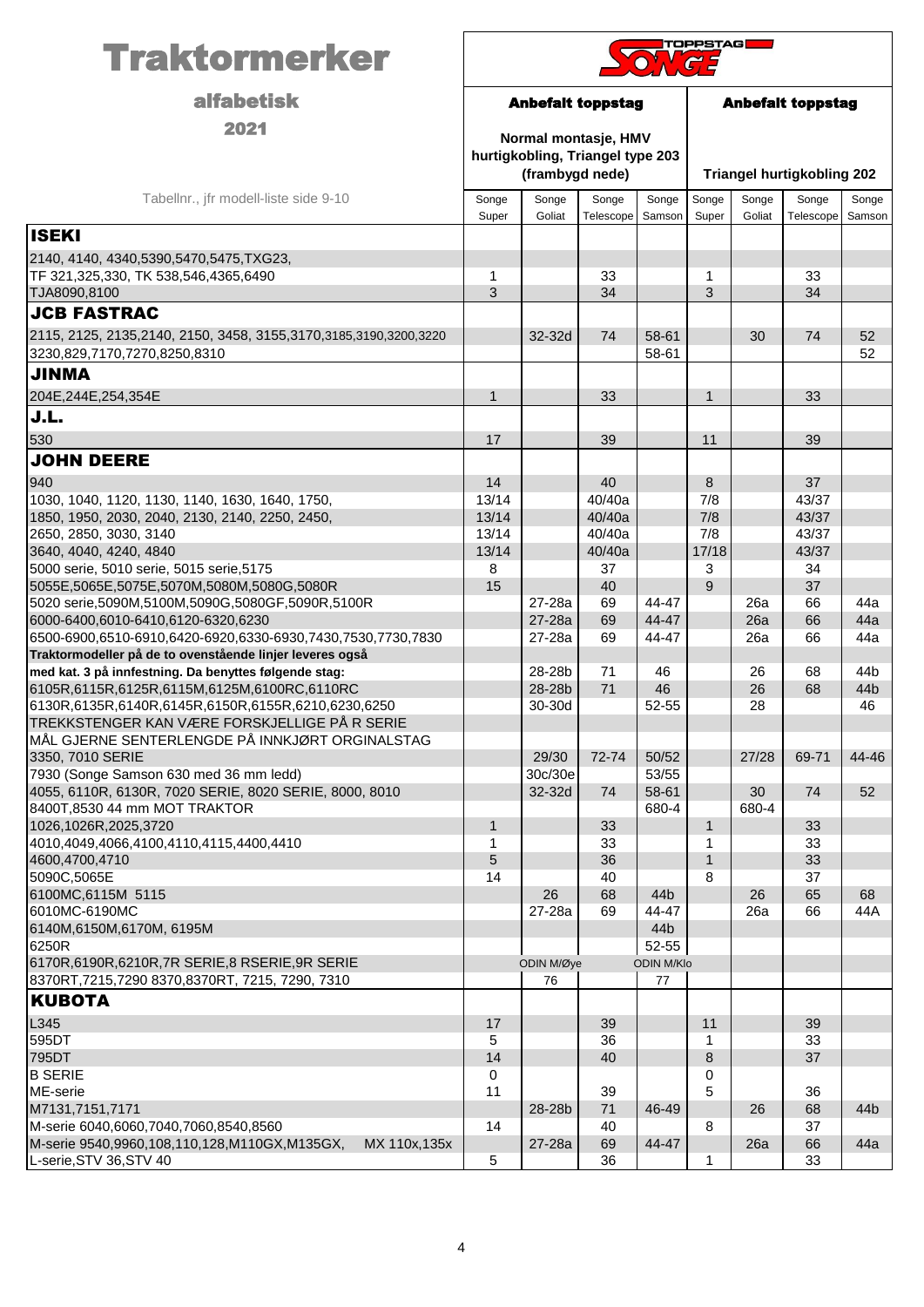| <b>Traktormerker</b>                                                                  | <b>TOPPSTAG</b>                                      |                 |                                                          |                 |                      |                                   |                    |                 |
|---------------------------------------------------------------------------------------|------------------------------------------------------|-----------------|----------------------------------------------------------|-----------------|----------------------|-----------------------------------|--------------------|-----------------|
| <b>alfabetisk</b>                                                                     | <b>Anbefalt toppstag</b><br><b>Anbefalt toppstag</b> |                 |                                                          |                 |                      |                                   |                    |                 |
| 2021                                                                                  |                                                      | (frambygd nede) | Normal montasje, HMV<br>hurtigkobling, Triangel type 203 |                 |                      | <b>Triangel hurtigkobling 202</b> |                    |                 |
| Tabellnr., jfr modell-liste side 9-10                                                 | Songe<br>Super                                       | Songe<br>Goliat | Songe<br>Telescope                                       | Songe<br>Samson | Songe<br>Super       | Songe<br>Goliat                   | Songe<br>Telescope | Songe<br>Samson |
| <b>LAMBORGHINI</b>                                                                    |                                                      |                 |                                                          |                 |                      |                                   |                    |                 |
| 135 PREMIUM 1100, 1300                                                                | 9                                                    |                 | 37                                                       |                 | $\overline{4}$       |                                   | 34                 |                 |
| 550DT, 774/80GP, R2 66, 76, 86                                                        | 8                                                    |                 | 37                                                       |                 | 3                    |                                   | 34                 |                 |
| RUNNER 250, 350, 450, RI35, 45, 55                                                    | $1\,$                                                |                 | 33                                                       |                 | $\mathbf{1}$         |                                   | 33                 |                 |
| 550                                                                                   | 5                                                    |                 | 36                                                       |                 | $\mathbf{1}$         |                                   | 33                 |                 |
| GP 80, 90, PREMIUM 850, 950, R485, R495, R3.85, 95, 100                               | 15                                                   |                 | 40                                                       |                 | 9                    |                                   | 37                 |                 |
| RF TARGET 60,80,90, RF/RS 80,90,R2 60,80,90                                           | 3                                                    |                 | 34                                                       |                 | 3                    |                                   | 34                 |                 |
| 600, 660, 700, 654.55, 664.60, 664.65, 664.75                                         | 3                                                    |                 | 34                                                       |                 | $\overline{3}$       |                                   | 34                 |                 |
| 674.70, 684.85<br>FORMULA 105                                                         | 3                                                    | 27-28a          | 34<br>69                                                 | 44-47           | 3                    | 26a                               | 34<br>66           | 44a             |
| 745 DT                                                                                | 11                                                   |                 | 39                                                       |                 | 5                    |                                   | 36                 |                 |
| FORMULA 115, 135, premium 1100, 1300                                                  |                                                      | 28-28b          | 71                                                       | 46-49           |                      | 26                                | 68                 | 44c             |
| 674/70GP                                                                              | 14                                                   |                 | 40                                                       |                 | 8                    |                                   | 37                 |                 |
| PREMIUM 1050, 1060, R4105, R4110, RF/RS 100, R2 100                                   |                                                      | 27-28a          | 69                                                       | 44-47           |                      | 26a                               | 66                 | 44a             |
| R6140,160,175,185R6 VRT 150,170,190,R7 190,210,220,230,270                            |                                                      |                 | 74                                                       | $52 - 55$       |                      |                                   | 71                 | 46              |
| RACING 150, 165, 190                                                                  |                                                      | 28-28b          | 71                                                       | 46-49           |                      | 26                                | 68                 | 44 <sub>b</sub> |
| CHAMPION 120, 150, R165.7, R6 100, 115, 125, 130, 135, 155                            |                                                      | 32-32d          | 74                                                       | 58-61           |                      | 30                                | 74                 | 52              |
| R5130,1300                                                                            |                                                      | 26              |                                                          | 44a             |                      | 26                                |                    | 44a             |
| R6.120 B,100,110,120,160,R3 85,100,110,R4 100,110,NITRO 100,120,130<br>SPARK 180,190  |                                                      | 29-30c          | 72                                                       | 50-53<br>52-55  |                      | 27                                | 69                 | 44              |
| <b>MACH 250</b>                                                                       |                                                      |                 |                                                          | 58-61           |                      |                                   |                    |                 |
| <b>LANDINI</b>                                                                        |                                                      |                 |                                                          |                 |                      |                                   |                    |                 |
|                                                                                       |                                                      |                 |                                                          |                 |                      |                                   |                    |                 |
| 6878, 6880, 7880, 8880, 9880ALPINE 65,75, 85,<br>POWERFARM 60,85,105                  | 19<br>19                                             |                 | 40<br>40                                                 |                 | 14<br>14             |                                   | 40<br>40           |                 |
| MISTRAL 40,45,50.55                                                                   | $1a(440-1)$                                          |                 |                                                          |                 |                      |                                   |                    |                 |
| GLOBUS 55, 65, 80                                                                     | 11                                                   |                 | 39                                                       |                 | 5                    |                                   | 36                 |                 |
| GIBHLI 80, 90 MYTHOS 90, VISION 85                                                    | 24                                                   |                 | 40                                                       |                 | 19                   |                                   | 40                 |                 |
| GIBHLI 100, MYTHOS 100, 110                                                           |                                                      | 31-32c          | 72                                                       | 56-59           |                      | 29                                | 72                 | 50              |
| LEGEND 105,115,120,130,140,145,160,165,180                                            |                                                      | 28-28b          | 71                                                       | 46-49           |                      | 26                                | 68                 | 44a             |
| VISION 80,90,100,85,95,105                                                            | 24                                                   |                 | 40                                                       |                 | 19                   |                                   | 40                 |                 |
| MYTOS 105,115, VISION 105S 6-130CLS                                                   |                                                      | 29-30c          | 72                                                       | 50-53           |                      | 27                                | 69                 | 44              |
| LANDPOWER 125,135,145<br>LANDPOWER 165,185                                            |                                                      | 28-28b          | 71                                                       | 46-49<br>46-49  |                      | 26                                | 68                 | 44 <sub>b</sub> |
| POWERMASTER 180,200,220, POWERMAX 145,165                                             |                                                      |                 |                                                          | 58-61           |                      |                                   |                    | 44b<br>52       |
| REX 60,70,80,80,100                                                                   | 3                                                    |                 | 34                                                       |                 | 3                    |                                   | 34                 |                 |
| POWER MONDIAL 90,100,115                                                              |                                                      | 27-28a          | 69                                                       | 44-47           |                      | 26a                               | 66                 | 44a             |
| 4-60, 4-70, 4-75, 4-80                                                                | 14                                                   |                 | 40                                                       |                 | 8                    |                                   | 37                 |                 |
| 4-90,4-105                                                                            |                                                      | 26a             | 66                                                       |                 | 26a                  |                                   | 63                 |                 |
| 5-90D, 5-100H, 110D, 115H, 6-120C                                                     |                                                      | 27-28a          | 69                                                       | 44-47           |                      | 26a                               | 66                 | 44a             |
| 6-120,6-145,6-175,7-215                                                               |                                                      |                 |                                                          | 58-61           |                      |                                   |                    |                 |
| <b>LINDNER</b>                                                                        |                                                      |                 |                                                          |                 |                      |                                   |                    |                 |
| <b>GEOTRAC 64,74,84</b>                                                               | 14                                                   |                 | 40                                                       |                 | 8                    |                                   | 37                 |                 |
| GEOTRAC 94,114,124,134                                                                |                                                      | 27-28a          | 69                                                       | 44-47           |                      | 26a                               | 66                 | 44a             |
| <b>MASSEY FERGUSON</b>                                                                |                                                      |                 |                                                          |                 |                      |                                   |                    |                 |
| 135, 148, 235, 240, 550, 2205, 2210, 2220, 2230                                       | 11                                                   |                 | 39                                                       |                 | 5                    |                                   | 36                 |                 |
| 4435,4445                                                                             | 15                                                   |                 | 40                                                       |                 | 9                    |                                   | 37                 |                 |
| 165, 265, 275, 300-serien, 2440ST, 4707, 4708, 4709, 5420, 5430                       | 19                                                   |                 | 40                                                       |                 | 14                   |                                   | 40                 |                 |
| 168, 188, 575, 590, 675                                                               | 20                                                   |                 | 40                                                       |                 | 15                   |                                   | 40                 |                 |
| 690, 699, 4225, 4235, 4245, 4255, 4320, 4325                                          | 25                                                   |                 | 40                                                       |                 | 20                   |                                   | 40                 |                 |
| 4335, 4345, 4355                                                                      | 25<br>9                                              |                 | 40<br>37                                                 |                 | 20<br>$\overline{4}$ |                                   | 40<br>34           |                 |
| 5425,5435,5445,5455<br>6445,6455                                                      |                                                      | 26a             | 66                                                       |                 | 26a                  |                                   | 63                 |                 |
| 4215, 4315, 4270, 4370                                                                | 24                                                   |                 | 40                                                       |                 | 19                   |                                   | 40                 |                 |
| 3625,3635,3640,3645                                                                   | 14                                                   |                 | 40                                                       |                 | 8                    |                                   | 37                 |                 |
| 6000-serien 4-syl., 6245, 6255,2430                                                   | 14                                                   |                 | 40                                                       |                 | 8                    |                                   | 37                 |                 |
| Der hvor to tall er angitt i rubrikk, må kategori på traktorens toppstagbolt sjekkes. |                                                      |                 |                                                          |                 |                      |                                   |                    |                 |
| Listen fortsetter på neste side                                                       |                                                      |                 |                                                          |                 |                      |                                   |                    |                 |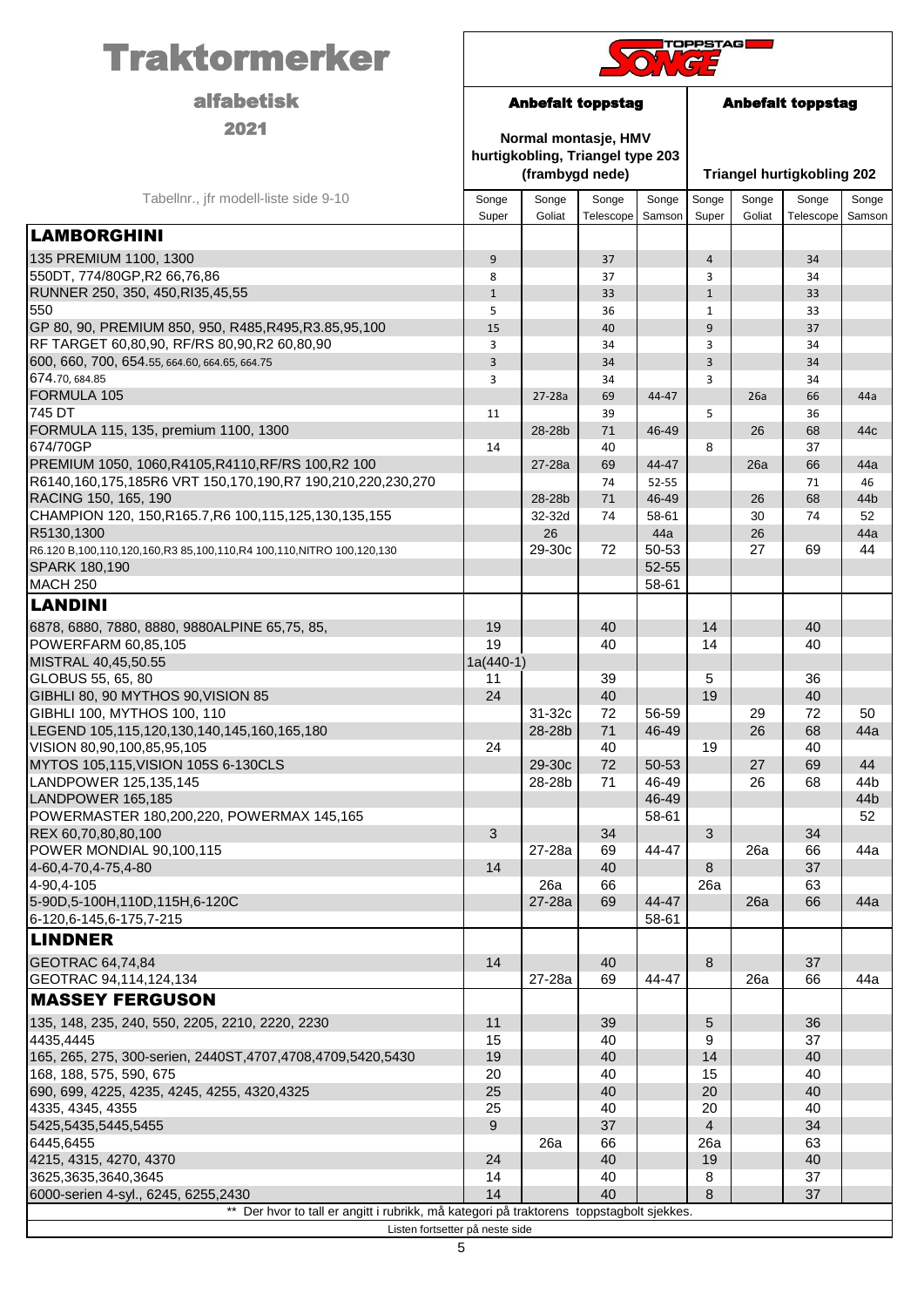| <b>Traktormerker</b>                                                                        | <b>TOPPSTAG</b>                    |                                                                             |                                    |                 |                          |                 |                                   |                 |
|---------------------------------------------------------------------------------------------|------------------------------------|-----------------------------------------------------------------------------|------------------------------------|-----------------|--------------------------|-----------------|-----------------------------------|-----------------|
| <b>alfabetisk</b>                                                                           | <b>Anbefalt toppstag</b>           |                                                                             |                                    |                 | <b>Anbefalt toppstag</b> |                 |                                   |                 |
| 2021                                                                                        |                                    | Normal montasje, HMV<br>hurtigkobling, Triangel type 203<br>(frambygd nede) |                                    |                 |                          |                 | <b>Triangel hurtigkobling 202</b> |                 |
| Tabellnr., jfr modell-liste side 9-10                                                       | Songe<br>Super                     | Songe<br>Goliat                                                             | Songe<br>Telescope                 | Songe<br>Samson | Songe<br>Super           | Songe<br>Goliat | Songe<br>Telescope                | Songe<br>Samson |
| <b>MASSEY FERGUSON</b> fortsatt fra forrige side                                            |                                    |                                                                             |                                    |                 |                          |                 |                                   |                 |
| 6160, 6170, 6180, 6260, 6265, 6270, 6280, 6290, 4455                                        |                                    | 27-28a                                                                      | 69                                 | 44-47           |                          | 26a             | 66                                | 44a             |
| 6460,6465,6470,6480,6485                                                                    |                                    | 27-28a                                                                      | 69                                 | 44-47           |                          | 26a             | 66                                | 44a             |
| 6490,6495,6497,6499<br>8100-serien, 8200-serien, 3650, 3655, 3660, 7400 serien              |                                    | 27-28a                                                                      | 69                                 | 52<br>44-47     |                          | 26a             | 46<br>66                          | 44a             |
| 3645,5440,5450,5455,5460,5465,5470,5475,5480                                                |                                    | 27-28a                                                                      | 69                                 | 44-47           |                          | 26a             | 66                                | 44a             |
| 1260, 1520, 1523, 1525, 1529, 1531, 1532, 1540, 1547                                        | 1                                  |                                                                             | 33                                 |                 | 1                        |                 | 33                                |                 |
| <b>TM 190</b>                                                                               |                                    |                                                                             |                                    | 57-60           |                          |                 |                                   | 51              |
| 5610,5612                                                                                   |                                    | 29                                                                          | 72                                 | 50              |                          | 27              | 69                                | 44              |
| 8400 serie<br>5335ST,5455,DYNA5470,6455,6460,6465,6470,6475,6480,7626                       |                                    | 27-28a                                                                      | 69                                 | 46-49<br>44-47  |                          | 26a             | 66                                | 44b<br>44a      |
| 6495,6497,6499,6610,DYNA-VT6614,6615,6616                                                   |                                    | 30-30d                                                                      | 74                                 | $52 - 55$       |                          | 28              | 71                                | 44b             |
| DYNA 7465,7475,7480,7485 (TELESCOPE MÅ HA LANG HALS)                                        |                                    | 32                                                                          | 74                                 |                 |                          |                 |                                   |                 |
| DYNA 7490,7495,7497,7499,7726                                                               |                                    |                                                                             |                                    | 58-61           |                          |                 |                                   | 52-55           |
| DYNA 8480, 86serie<br>7618,7624,7626                                                        |                                    |                                                                             |                                    | 58-61<br>52-55  |                          |                 |                                   | 52-55           |
| <b>ODIN 730</b><br>8737                                                                     |                                    | ODIN M/Øye                                                                  |                                    | ODIN M/Klo      |                          |                 |                                   |                 |
|                                                                                             |                                    | 76                                                                          |                                    | 77              |                          |                 |                                   |                 |
| <b>MB TRACK</b>                                                                             |                                    |                                                                             |                                    |                 |                          |                 |                                   |                 |
| 700, 800, 900, 1000, 1300, 1500                                                             |                                    | 29                                                                          | 72                                 | 50              |                          | 27              | 69                                | 44              |
| FRONT-HYDRAULIC                                                                             | 14                                 |                                                                             | 40                                 |                 | 8                        |                 | 37                                |                 |
| <b>McCORMICK</b>                                                                            |                                    |                                                                             |                                    |                 |                          |                 |                                   |                 |
| CX 70, 80, 90, 100, 100CL, CX 75, 85, 95, 105, 110<br>CXL 65, 75, 85                        | 14 <sub>b</sub><br>14 <sub>b</sub> |                                                                             | 40 <sub>b</sub><br>40 <sub>b</sub> |                 | 8b<br>8b                 |                 | 36 <sub>b</sub><br>36b            |                 |
| MC 90, 100, 135, 100CL, 115CL, MTX125CL, 135CL, 140CL, 150CL                                |                                    | 32a-32b                                                                     |                                    |                 |                          | 30a             |                                   |                 |
| 155CL, 175CL, MC105,115, 120,130,135                                                        |                                    | 32a-32b                                                                     |                                    |                 |                          | 30a             |                                   |                 |
| MTX 135,150,165,                                                                            |                                    | 32-32d                                                                      | 74                                 | 58-61           |                          | 30              | 74                                | 28              |
| GM40,45,50,55<br>CX65L, 75L, 85L, C-MAX60, 75, 85, X50. 40                                  | 1<br>14                            |                                                                             | 33<br>40                           |                 | 1<br>8                   |                 | 33<br>37                          |                 |
| C-MAX95,100,105, X6430                                                                      |                                    | 27-28a                                                                      | 69                                 | 44-47           |                          | 26a             | 66                                | 44a             |
| T-MAX, X-60 SERIE                                                                           |                                    | 29                                                                          |                                    | 50              |                          | 27              |                                   | 44              |
| MTX 185,200135,150,165,185,200, ZTX 230, 260, 280                                           |                                    |                                                                             |                                    | 58-61           |                          |                 |                                   | 52              |
| XTX145,165,185,190,200,210,215,,230TTX190,210,230,XL7460,7660,7680<br>F70,75,85, F-XL SERIE | 3                                  |                                                                             | 34                                 | 58-61           | 3                        |                 | 34                                | 52              |
| TTH 150 (INNF.LEDD 28mm LANG HALS)                                                          |                                    | 32a-32b                                                                     | 73                                 |                 |                          | 30a-30b         | 73                                |                 |
| X4.50                                                                                       | 15                                 |                                                                             | 40                                 |                 | 9                        |                 | 37                                |                 |
| X4.70<br>X6.420, X6.430LS                                                                   |                                    | 27-28a<br>30-30d                                                            | 69<br>74                           | 44-47<br>52-55  |                          | 26a<br>28       | 66<br>71                          | 44a<br>44b      |
| X6 SERIE, X 5.40                                                                            |                                    | 29                                                                          |                                    | 50              |                          | 27              |                                   | 44              |
| X7.440.X7.460,X7.660,X7.670,X7.680 ((720-3)                                                 |                                    | ODIN M/Øye                                                                  |                                    | ODIN M/Klo      |                          |                 |                                   |                 |
|                                                                                             |                                    | 76                                                                          |                                    | 77              |                          |                 |                                   |                 |
| <b>NEW HOLLAND</b>                                                                          |                                    |                                                                             |                                    |                 |                          |                 |                                   |                 |
| TN55, TN65, TN75, TN60DA, TN75DA, T4020, 4030                                               | 14                                 |                                                                             | 40                                 |                 | 8                        |                 | 37                                |                 |
| <b>T 3000 SERIE</b><br>TL70, TL80, TL90, T5040, 5050, TL80A, 90A, T5SERIE 65, 75, 85        | 1<br>15                            |                                                                             | 33<br>40                           |                 | 1<br>9                   |                 | 33<br>37                          |                 |
| T4030, TD5040, TD5050, T4 MEDIUM                                                            | 19                                 |                                                                             | 40                                 |                 | 14                       |                 | 40                                |                 |
| T4,55,65,75                                                                                 | 12                                 |                                                                             | 39                                 |                 | 6                        |                 | 36                                |                 |
| TD 350, F480                                                                                | 18                                 |                                                                             | 39                                 |                 | 12                       |                 | 39                                |                 |
| TL100, T5060, T5070, TL100A, T5 SERIE 95 105, 115<br>TS90, TS100, TS110, TS115, TV140       |                                    | 27-28a<br>29a-30e                                                           | 69<br>73                           | 44-47<br>51-54  |                          | 26a<br>27a      | 66<br>70                          | 44a<br>45       |
| TM115, TN125, TM135, TM150, 155RC, T6000 RANGE COMMAND                                      |                                    | 29a-30e                                                                     | 73                                 | 51-54           |                          | 27a             | 70                                | 45              |
| TS 100A,110A,115A,125A,130A,135A,T6000 SERIE,T6SERIE                                        |                                    | 29a-30e                                                                     | 73                                 | 51-54           |                          | 29a             | 70                                | 51              |
| TG 230, 255, 285                                                                            |                                    |                                                                             |                                    | 58-61           |                          |                 |                                   | 52              |
| TM155,175, 190, T6 160, T6 210 T 7000 SERIE<br>TD90D, TN95DA, T4000, T5000 SERIE            | 24                                 |                                                                             | 40                                 | 57-60           | 19                       |                 | 40                                |                 |
| Der hvor to tall er angitt i rubrikk, må kategori på traktorens toppstagbolt sjekkes.       |                                    |                                                                             |                                    |                 |                          |                 |                                   |                 |
| Listen fortsetter på neste side                                                             |                                    |                                                                             |                                    |                 |                          |                 |                                   |                 |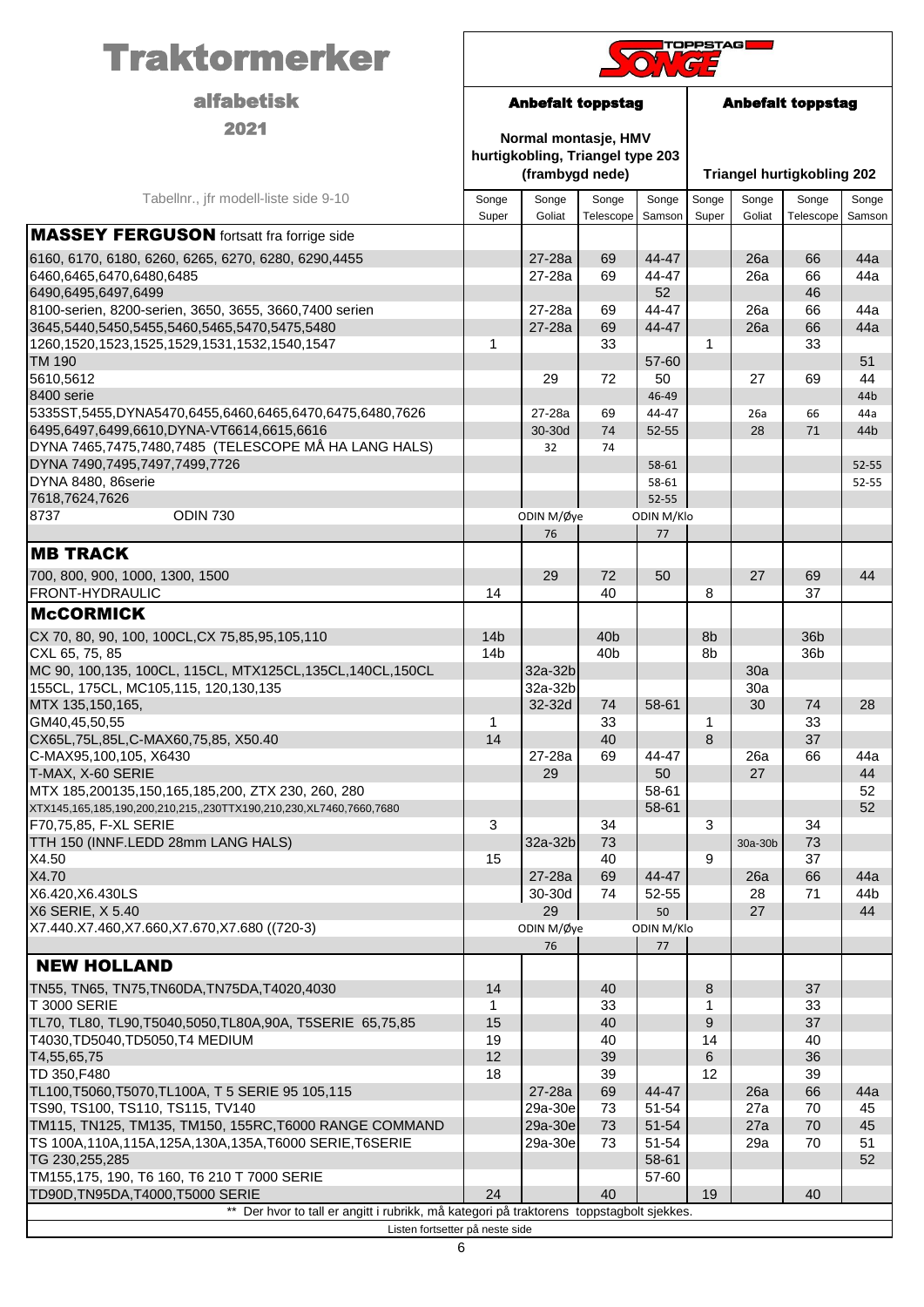| <b>Traktormerker</b>                                                           | <b>TOPPSTAG</b> |                                                                             |                    |                            |                                   |                 |                    |                 |
|--------------------------------------------------------------------------------|-----------------|-----------------------------------------------------------------------------|--------------------|----------------------------|-----------------------------------|-----------------|--------------------|-----------------|
| <b>alfabetisk</b>                                                              |                 | <b>Anbefalt toppstag</b>                                                    |                    |                            | <b>Anbefalt toppstag</b>          |                 |                    |                 |
| 2021                                                                           |                 | Normal montasje, HMV<br>hurtigkobling, Triangel type 203<br>(frambygd nede) |                    |                            | <b>Triangel hurtigkobling 202</b> |                 |                    |                 |
| Tabellnr., jfr modell-liste side 9-10                                          | Songe<br>Super  | Songe<br>Goliat                                                             | Songe<br>Telescope | Songe<br>Samson            | Songe<br>Super                    | Songe<br>Goliat | Songe<br>Telescope | Songe<br>Samson |
| <b>NEW HOLLAND</b> fortsatt fra forrige side                                   |                 |                                                                             |                    |                            |                                   |                 |                    |                 |
| TVT155,170,190,T7530,7540,7550, T 7 SERIE                                      |                 |                                                                             |                    | 52-55                      |                                   |                 |                    | 46              |
| <b>T 8000 SERIE</b><br>T 7375                                                  |                 | ODIN M/Øye                                                                  |                    | 58-61<br><b>ODIN M/Klo</b> |                                   |                 |                    | 52              |
| T8 SERIE (840 mm- 36mm hull)                                                   |                 | 78                                                                          |                    | 79                         |                                   |                 |                    |                 |
| <b>T4 SERIE</b>                                                                | 8               |                                                                             | 37                 |                            | 3                                 |                 | 34                 |                 |
| T.6 175, T6 180 T.7.225                                                        |                 |                                                                             |                    | 51-54                      |                                   |                 |                    |                 |
| <b>RENAULT</b>                                                                 |                 |                                                                             |                    |                            |                                   |                 |                    |                 |
| 551, 651, 681, 751, CERSE X90<br>5512                                          | 14<br>11        |                                                                             | 40<br>39           |                            | 8<br>5                            |                 | 37<br>36           |                 |
| 106.54, 155.54, 180.94, 566RZ, 610RZ                                           |                 | 27-28a                                                                      |                    | 44-47                      |                                   | 26a             |                    | 44a             |
| 735RZ                                                                          |                 | 28-28b                                                                      |                    | 46-49                      |                                   | 26              |                    | 44b             |
| <b>SAME</b>                                                                    |                 |                                                                             |                    |                            |                                   |                 |                    |                 |
| SOLARIS 35,45,55                                                               | $\mathbf{1}$    |                                                                             | 33                 |                            | $\mathbf{1}$                      |                 | 33                 |                 |
| 60                                                                             | 5               |                                                                             | 36                 |                            | 1                                 |                 | 33                 |                 |
| DORADO 55, 65, 75, 76C, 85, 86D                                                | 3               |                                                                             | 34                 |                            | 3                                 |                 | 34                 |                 |
| <b>ASTER 660, 70</b><br>EXPLORER 60, 70                                        | 8<br>14         |                                                                             | 37<br>40           |                            | 3<br>8                            |                 | 34<br>37           |                 |
| SILVER 80, 90, FRUTTET 03 60, 80, 90, DORADO 03 60, 80, 90                     | 15              |                                                                             | 40                 |                            | 9                                 |                 | 37                 |                 |
| EXPLORER 80, 90,95, ANTARES 100                                                | 8               |                                                                             | 37                 |                            | 3                                 |                 | 34                 |                 |
| ANTARES 110, SILVER 100, 110, 130                                              |                 | 28-28b                                                                      | 71                 | 46-49                      |                                   | 26              | 68                 | 44 <sub>b</sub> |
| TITAN 145, 160, 190                                                            |                 | 28-28b<br>30-30d                                                            | 71                 | 46-49<br>52-55             |                                   | 26              | 68                 | 44b             |
| RUBIN 135, FORTUN 160<br>IRON 100,110,115,125,130,135,140,CONTINUO,115,125,135 |                 | 32-32d                                                                      | 74<br>74           | 58-61                      |                                   | 28<br>30        | 71<br>74           | 44b<br>52       |
| IRONCONTINUO 115,125,135                                                       |                 | 27-28a                                                                      | 69                 | 44-47                      |                                   | 26a             | 66                 | 44a             |
| IRON 160,175,185,190,210,220,CONTINUO 150,170,190                              |                 |                                                                             | 74                 | 52-55                      |                                   |                 | 71                 | 46              |
| FRUTTET 03 100, DORADO 100, EXPLORER 85, 100, 110, SILVER 100, 110             |                 | 27-28a                                                                      | 69                 | 44-47                      |                                   | 26a             | 66                 | 44a             |
| AUDAX 220<br>VITUS 120                                                         |                 | 29-30c                                                                      | 72                 | 52-55<br>50-53             |                                   | 27              | 69                 | 44              |
| <b>SHIBAURA</b>                                                                |                 |                                                                             |                    |                            |                                   |                 |                    |                 |
| 2540, 3040, 4040                                                               | $\mathbf{1}$    |                                                                             | 33                 |                            | $\mathbf{1}$                      |                 | 33                 |                 |
| 5044                                                                           | 5               |                                                                             | 36                 |                            | 1                                 |                 | 33                 |                 |
| 6020                                                                           | 14              |                                                                             | 40                 |                            | 8                                 |                 | 37                 |                 |
| <b>STEYR</b>                                                                   |                 |                                                                             |                    |                            |                                   |                 |                    |                 |
| CVT 120, 130, 150, 170                                                         |                 | 32-32d                                                                      | 74                 | 58-61                      |                                   | 30              | 74                 | 52              |
| 4055                                                                           | 20              |                                                                             | 40                 |                            | 15                                |                 | 40                 |                 |
| 5095,413<br>6130                                                               |                 | 29-30c                                                                      | 72                 | 50-53<br>56-61             |                                   | 27              | 69                 | 44              |
| 6230                                                                           |                 |                                                                             |                    | 58-61                      |                                   |                 |                    |                 |
| UNIVERSAL                                                                      |                 |                                                                             |                    |                            |                                   |                 |                    |                 |
| 643 SUPER                                                                      | 18              |                                                                             | 39                 |                            | $12 \overline{ }$                 |                 | 39                 |                 |
| 532, 642, 850                                                                  | 19              |                                                                             | 40                 |                            | 14                                |                 | 40                 |                 |
| 1033 DT                                                                        |                 | 27-28a                                                                      | 69                 | 44-47                      |                                   | 26a             | 66                 | 44a             |
| <b>URSUS</b>                                                                   |                 |                                                                             |                    |                            |                                   |                 |                    |                 |
| 385, 4514, 1134, 5314, 3514                                                    | 14              |                                                                             | 40                 |                            | 8                                 |                 | 37                 |                 |
| 1234, 1634<br><b>VOLVO</b>                                                     |                 | 29-30c                                                                      | 72                 | 50-53                      |                                   | 27              | 69                 | 44              |
|                                                                                |                 |                                                                             |                    |                            |                                   |                 |                    |                 |
| 350, 430<br>500, 650, 2250, 2254                                               | 8<br>14         |                                                                             | 37<br>40           |                            | 3<br>8                            |                 | 34<br>37           |                 |
| 700, 750, 800                                                                  | 19              |                                                                             | 40                 |                            | 14                                |                 | 40                 |                 |
| <b>VOLVO VALMET</b>                                                            |                 |                                                                             |                    |                            |                                   |                 |                    |                 |
| 505, 605, 705, 805, 905                                                        | 14              |                                                                             | 40                 |                            | 8                                 |                 | 37                 |                 |
|                                                                                |                 |                                                                             |                    |                            |                                   |                 |                    |                 |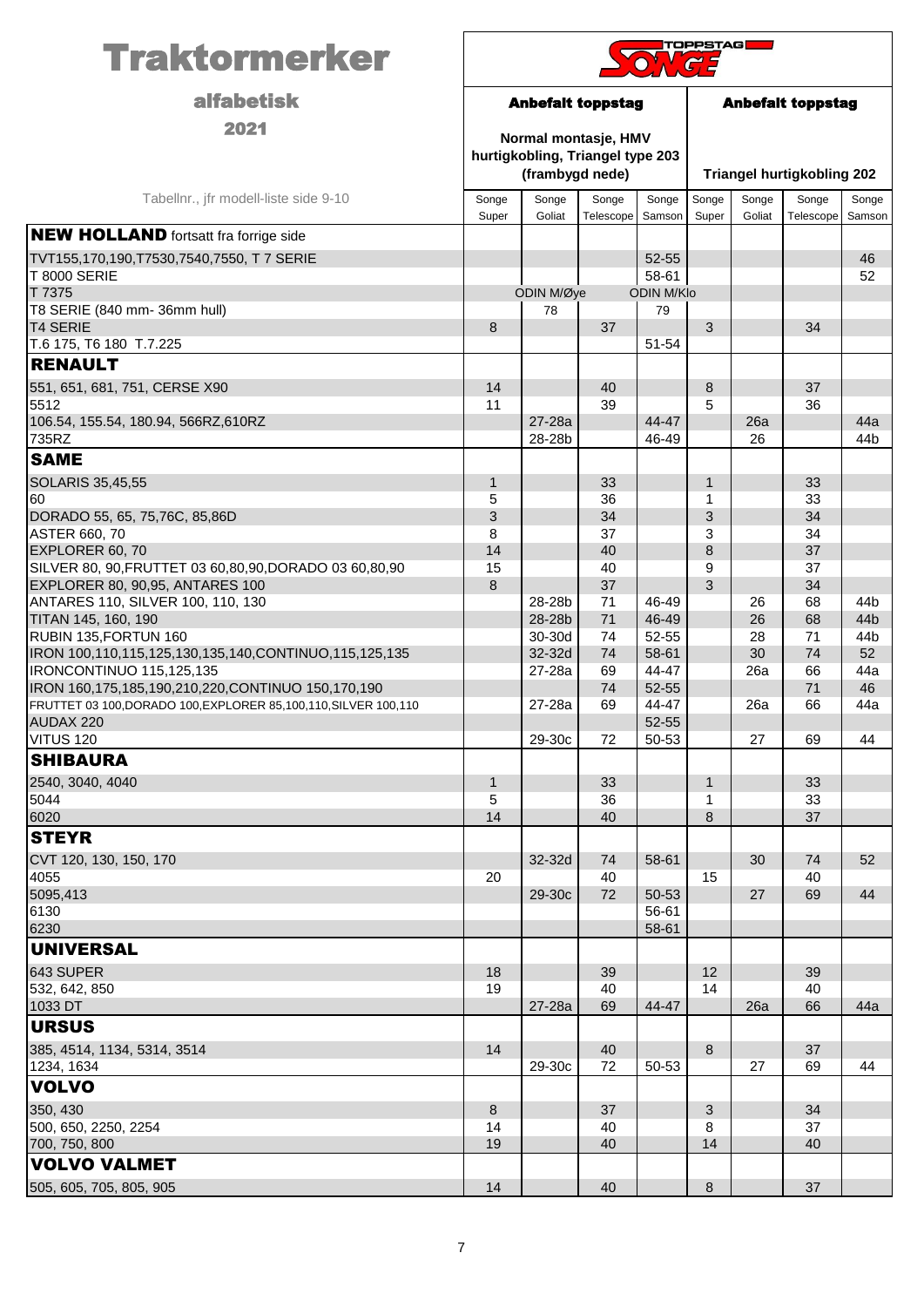| <b>Traktormerker</b>                                                              | TOPPSTAG                                                                    |                          |                    |                 |                          |                 |                                   |                 |  |
|-----------------------------------------------------------------------------------|-----------------------------------------------------------------------------|--------------------------|--------------------|-----------------|--------------------------|-----------------|-----------------------------------|-----------------|--|
| <b>alfabetisk</b>                                                                 |                                                                             | <b>Anbefalt toppstag</b> |                    |                 | <b>Anbefalt toppstag</b> |                 |                                   |                 |  |
| 2021                                                                              | Normal montasje, HMV<br>hurtigkobling, Triangel type 203<br>(frambygd nede) |                          |                    |                 |                          |                 | <b>Triangel hurtigkobling 202</b> |                 |  |
| Tabellnr., jfr modell-liste side 9-10                                             | Songe<br>Super                                                              | Songe<br>Goliat          | Songe<br>Telescope | Songe<br>Samson | Songe<br>Super           | Songe<br>Goliat | Songe<br>Telescope                | Songe<br>Samson |  |
| <b>VALMET, VALTRA</b>                                                             |                                                                             |                          |                    |                 |                          |                 |                                   |                 |  |
| 305, 405, 502, 504, 602, 703, 903<br>505, 605, 705, 805, 905, 1105, 655, 755, 855 | 15<br>16                                                                    |                          | 40<br>42           |                 | 9<br>10                  |                 | 37<br>38                          |                 |  |
| 600, 700, 800, 900, 865                                                           | 20                                                                          |                          | 40                 |                 | 15                       |                 | 40                                |                 |  |
| 355, 455, 555, MEZZO, 6000, 6100, 6200, 6300,<br>6400, 365, 465, 565, 665         | 15<br>15                                                                    |                          | 40<br>40           |                 | 9<br>9                   |                 | 37<br>37                          |                 |  |
| MEGA 8000, 8100, 8400, 8750, 6350, 6550, 6600,                                    |                                                                             | 27-28a                   | 69                 | 44-47           |                          | 26a             | 66                                | 44a             |  |
| 6650, 6750, 6800, 6850                                                            |                                                                             | 27-28a                   | 69                 | 44-47           |                          | 26a             | 66                                | 44a             |  |
| 8050, 8150, 8350, 8450, 8550                                                      |                                                                             | 27-28a                   | 69                 | 44-47           |                          | 26a             | 66                                | 44a             |  |
| A serie                                                                           | 15                                                                          |                          | 40                 |                 | 9                        |                 | 37                                |                 |  |
| C serie, M serie, T serie, N serie                                                |                                                                             | 29-30c                   | 72                 | 50-53           |                          | 27              | 69                                | 44              |  |
| N174                                                                              |                                                                             |                          |                    | 52-55           |                          |                 |                                   |                 |  |
| T141,151,161,162,171,172,191,162,175,182,T202D,T202V,T203,T213,T234               |                                                                             |                          | 72                 | 50-53           |                          |                 |                                   | 44              |  |
| S232,262,292,322,352, S-serie                                                     |                                                                             |                          |                    | 58-61           |                          |                 |                                   | 52              |  |
| S354 (800mm-44)                                                                   |                                                                             | ODIN M/Øye               |                    | ODIN M/Klo      |                          |                 |                                   |                 |  |
|                                                                                   |                                                                             | 78                       |                    | 79              |                          |                 |                                   |                 |  |
| A serie, MEZZO og MEGA med trekkstang på 98 cm. kan bruke 5 cm. lengre toppstag.  |                                                                             |                          |                    |                 |                          |                 |                                   |                 |  |
| <b>VALPADANA</b>                                                                  |                                                                             |                          |                    |                 |                          |                 |                                   |                 |  |
| 600 SERIE                                                                         | 3                                                                           |                          | 34                 |                 | 3                        |                 | 34                                |                 |  |
| 1540, 1545, 1550, 1640, 1645, 1650                                                | $0(440-1)$                                                                  |                          |                    |                 |                          |                 |                                   |                 |  |
| 6675                                                                              | $\mathbf{1}$                                                                |                          | 33                 |                 | $\mathbf{1}$             |                 | 33                                |                 |  |
| <b>ZETOR</b>                                                                      |                                                                             |                          |                    |                 |                          |                 |                                   |                 |  |
| 7540, 8540, 9540, 5211, 5245, 6211, 6245, 7211,                                   | 15                                                                          |                          | 40                 |                 | 9                        |                 | 37                                |                 |  |
| 7245, 7745, 3320, 3340, 3341, 4320, 4340, 5320,                                   | 15                                                                          |                          | 40                 |                 | 9                        |                 | 37                                |                 |  |
| 5340, 6320, 6340, 4321, 4341, 5321, 5341, 6321, MAJOR 80                          | 15                                                                          |                          | 40                 |                 | 9                        |                 | 37                                |                 |  |
| 6341, 7321, 7341, 8541, 8641, 9541, PROXIMA 70, 75, 85 + eldre modell             | 15                                                                          |                          | 40                 |                 | 9                        |                 | 37                                |                 |  |
| 10450, 10145, 12145, 12245, 1614, PROXIMA POWER, PROXIMA 100                      |                                                                             | 27-28a                   | 69                 | 44-47           |                          | 26A             | 66                                | 44a             |  |
| 10641, 11641                                                                      |                                                                             | 29-30c                   | 72                 | 50-53           |                          | 27              | 69                                | 44              |  |
| 9540,9641,105.41,106.41,11.441,11.641,11.741,12441,FORTERRA                       |                                                                             | 31-32c                   | 72                 | 56-59           |                          | 29              | 72                                | 50              |  |
| 5441,6441,7441,8441,10541                                                         | 14                                                                          |                          | 40                 |                 | 8                        |                 | 37                                |                 |  |

MAJOR 60 24 40 19 40

POWER 120 29-30c 72 50-53 27 69 44

\*\* Der hvor to tall er angitt i rubrikk, må kategori på traktorens toppstagbolt sjekkes.

## **DINE NOTATER:**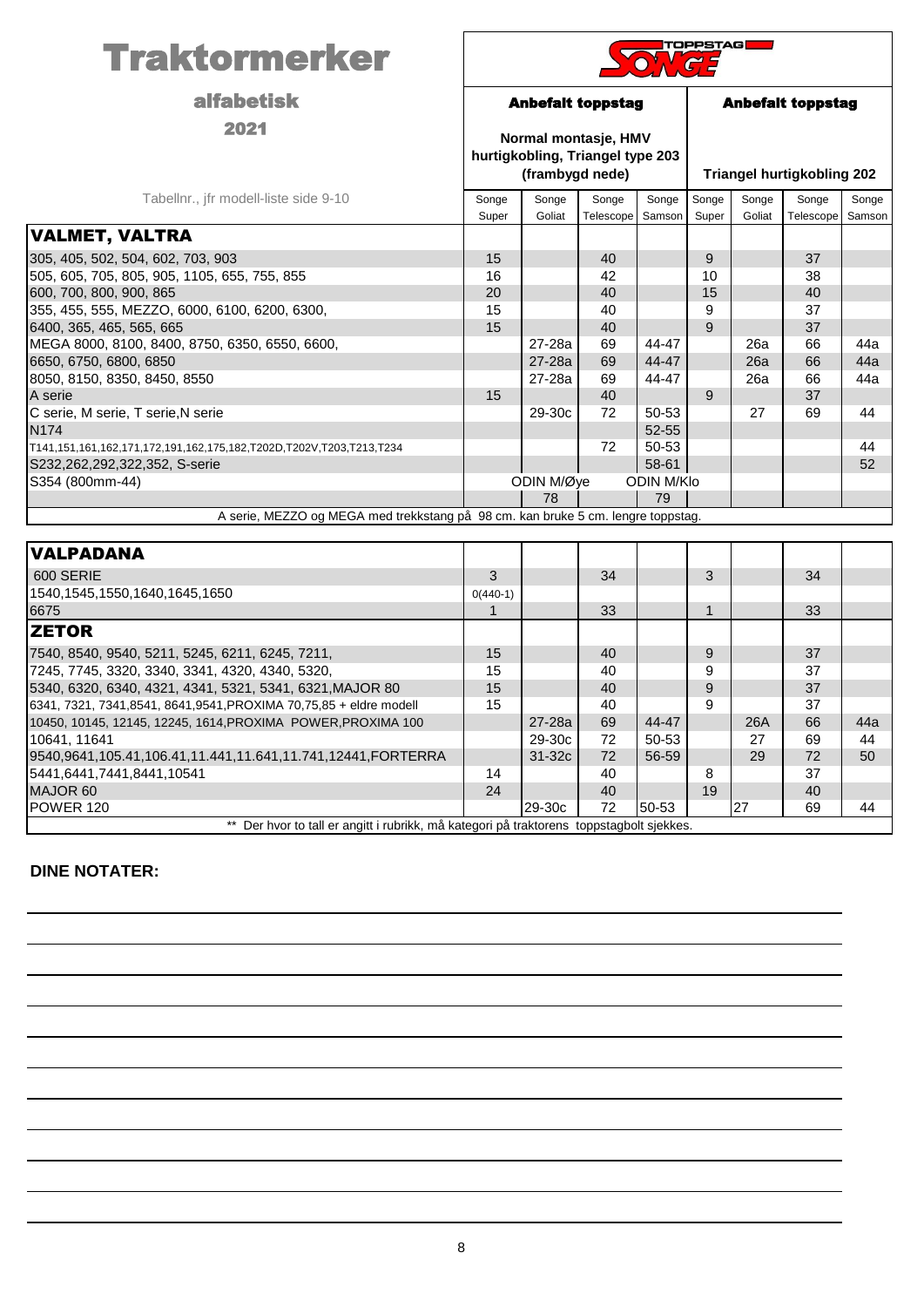## **Modelloversikt Songe Toppstag**

٦

| TABELL NR.             |                                  | <b>BENEVNELSE</b>               | <b>BESTILLINGS NR.</b>           |
|------------------------|----------------------------------|---------------------------------|----------------------------------|
| $\mathbf 0$            | Songe Super 63                   | 440 kat. 1 KH                   | 59 634 401 440                   |
| 0a                     | Songe Super 63                   | 440 kat. 2 KH                   | 59 634 402 440                   |
| $\mathbf{1}$           | Songe Super 63                   | 480 kat. 1 KH                   | 59 634 801 440                   |
| $\overline{2}$         | Songe Super 63                   | 480 kat. 1 LH                   | 59 634 801 441                   |
| 3                      | Songe Super 63                   | 480 kat. 2 KH                   | 59 634 802 440                   |
| 3a                     | Songe Super 63                   | 480 kat. 28mm KH                | 59 634 802 447                   |
| 4                      | Songe Super 63                   | 480 kat. 2 LH                   | 59 634 802 441                   |
| 4a                     | Songe Super 63                   | 480 kat. 28mm LH                | 59 634 802 448                   |
| 4b                     | Songe Super 63                   | 480 kat. 3                      | 59 634 803 500                   |
| 5                      | Songe Super 63                   | 530 kat. 1 KH                   | 59 635 301 440                   |
| 6                      | Songe Super 63                   | 530 kat. 1 LH                   | 59 635 301 441                   |
| $\overline{7}$         | Songe Super 63                   | 530 20mm. John Deere            | 59 635 301 442                   |
| 8                      | Songe Super 63                   | 530 kat. 2 KH                   | 59 635 302 440                   |
| 8a                     | Songe Super 63                   | 530 kat. 28mm. KH               | 59 635 302 447                   |
| 8b                     | Songe Super 63                   | 530 Case CX                     | 59 635 302 444                   |
| 9                      | Songe Super 63                   | 530 kat. 2 LH                   | 59 635 302 441                   |
| 9а                     | Songe Super 63                   | 530 kat. 28 mm. LH              | 59 635 305 448                   |
| 10                     | Songe Super 63                   | 530 kat. 3 LH                   | 59 635 303 500                   |
| 11                     | Songe Super 63                   | 580 kat. 1 KH                   | 59 635 801 440                   |
| 12                     | Songe Super 63                   | 580 kat. 1 LH                   | 59 635 801 441                   |
| 13<br>14               | Songe Super 63                   | 580 20mm. John Deere            | 59 635 801 442<br>59 635 802 440 |
|                        | Songe Super 63                   | 580 kat. 2 KH                   | 59 635 802 447                   |
| 14a<br>14 <sub>b</sub> | Songe Super 63<br>Songe Super 63 | 580 kat. 28mm KH<br>580 Case CX | 59 635 802 444                   |
| 15                     | Songe Super 63                   | 580 kat. 2 LH                   | 59 635 802 441                   |
| 15a                    | Songe Super 63                   | 580 kat. 28mm LH                | 59 635 802 448                   |
| 16                     | Songe Super 63                   | 580 kat. 3 LH                   | 59 635 803 500                   |
| 17                     | Songe Super 63                   | 630 kat. 1 KH                   | 59 636 301 440                   |
| 18                     | Songe Super 63                   | 630 kat. 1 LH                   | 59 636 301 441                   |
| 19                     | Songe Super 63                   | 630 kat 2 KH                    | 59 636 302 440                   |
| 19a                    | Songe Super 63                   | 630 kat. 28mm KH                | 59 636 302 447                   |
| 20                     | Songe Super 63                   | 630 kat. 2 LH                   | 59 636 302 441                   |
| 20a                    | Songe Super 63                   | 630 kat. 28mm LH                | 59 636 302 448                   |
| 21                     | Songe Super 63                   | 630 kat. 3 LH                   | 59 636 303 500                   |
| 22                     | Songe Super 63                   | 680 kat. 1 KH                   | 59 636 801 440                   |
| 23                     | Songe Super 63                   | 680 kat. 1 LH                   | 59 636 801 441                   |
| 24                     | Songe Super 63                   | 680 kat. 2 KH                   | 59 636 802 440                   |
| 24a                    | Songe Super 63                   | 680 kat. 28mm. KH               | 59 636 802 447                   |
| 25                     | Songe Super 63                   | 680 kat. 2 LH                   | 59 636 802 441                   |
| 25a                    | Songe Super 63                   | 680 kat. 28mm. LH               | 59 636 805 448                   |
| 25b                    | Songe Super 63                   | 680 kat. 3                      | 59 636 803 500                   |
| 26                     | Songe Goliat 80                  | 530 kat. 3                      | 59 805 303 500                   |
| 26a                    | Songe Goliat 80                  | 530 kat. 2                      | 59 805 302 441                   |
| 26b                    | Songe Goliat 80                  | 530 kat. 28mm.                  | 59 805 302 448                   |
| 26с                    | Songe Goliat 80                  | 530 kat. 3 begge ender          | 59 805 303 503                   |
| 27                     | Songe Goliat 80                  | 580 kat. 2                      | 59 805 802 441                   |
| 27a                    | Songe Goliat 80                  | 580 kat. 28mm.                  | 59 805 802 448                   |
| 28                     | Songe Goliat 80                  | 580 kat. 3                      | 59 805 803 500                   |
| 28a                    | Songe Goliat 80                  | 580 kat. 2 med klokobling       | 59 805 802 445                   |
| 28 <sub>b</sub>        | Songe Goliat 80                  | 580 kat. 3 med klokobling       | 59 805 803 505                   |
| 28c                    | Songe Goliat 80                  | 580 kat. 28mm med klokobling    | 59 805 803 445                   |
| 28d                    | Songe Goliat 80                  | 580 kat. 3 begge ender          | 59 805 803 503                   |
| 29                     | Songe Goliat 80                  | 630 kat. 2                      | 59 806 302 441                   |
| 29a                    | Songe Goliat 80                  | 630 kat 28mm                    | 59 806 302 448                   |
| 30                     | Songe Goliat 80                  | 630 kat. 3                      | 59 806 303 500                   |
| 30a                    | Songe Goliat 80                  | 630 Case                        | 59 806 302 444                   |
| 30b                    | Songe Goliat 80                  | 630 Case, kat. 2 med klokobling | 59 806 302 405                   |
| 30c                    | Songe Goliat 80                  | 630 kat. 2 med klo              | 59 806 302 445                   |
| 30d                    | Songe Goliat 80                  | 630kat. 3 med klo               | 59 806 303 505                   |
| 30e                    | Songe Goliat 80                  | 630 kat. 28mm med klokobling    | 59 806 302 449                   |
| 30f                    | Songe Goliat 80                  | 630 kat. 3 begge ender          | 59 806 303 503                   |
| 31                     | Songe Goliat 80                  | 680 kat. 2                      | 59 806 802 441                   |
| 31a                    | Songe Goliat 80                  | 680 kat. 28mm                   | 59 806 802 448                   |
| 32                     | Songe Goliat 80                  | 680 kat. 3                      | 59 806 803 500                   |
| 32a                    | Songe Goliat 80                  | 680 Case                        | 59 806 802 444                   |
| 32b                    | Songe Goliat 80                  | 680 Case kat. 2 med klokobling  | 59 806 802 405                   |
| 32c                    | Songe Goliat 80                  | 680 kat. 2 med klokobling       | 59 806 802 445                   |